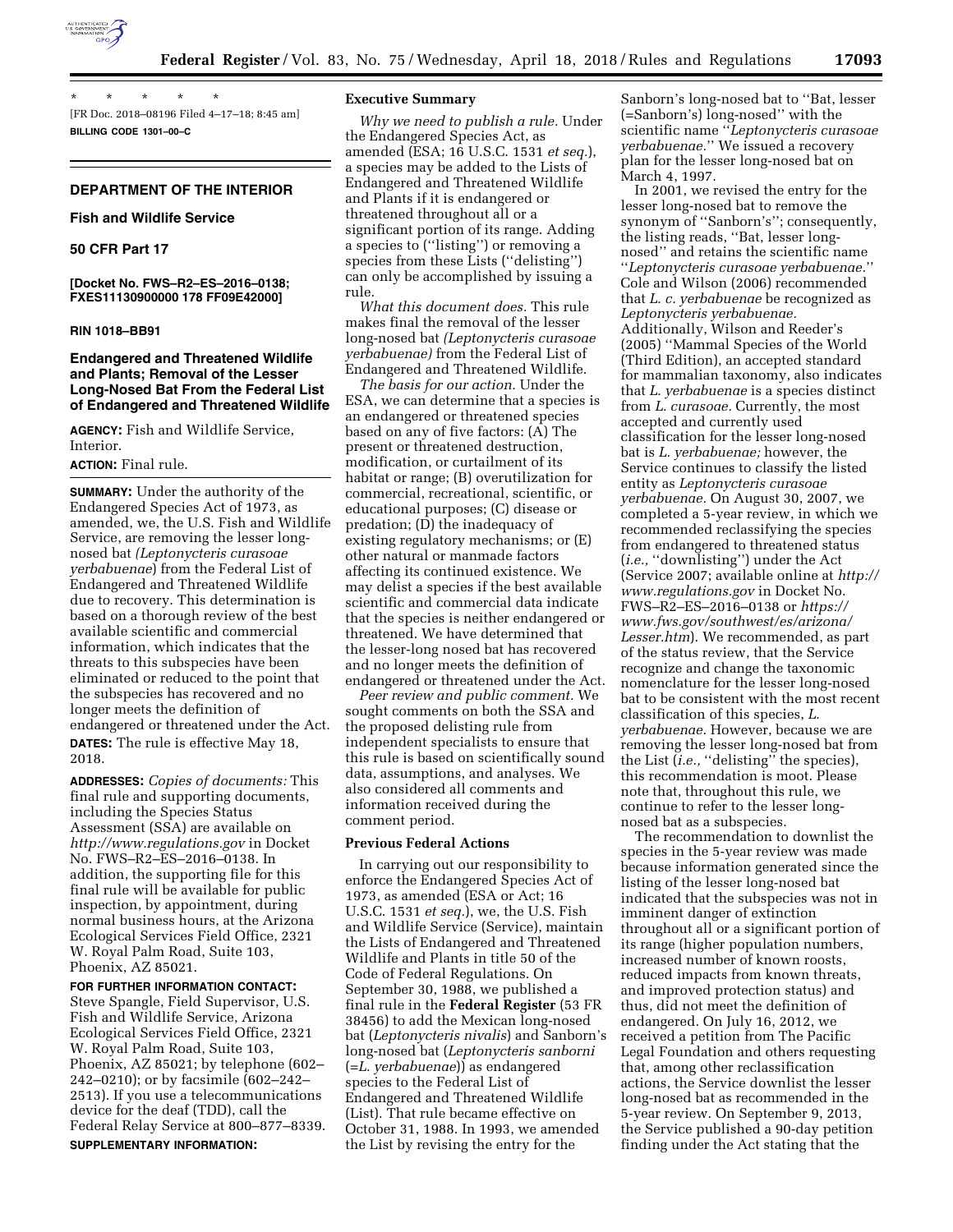petition contained substantial scientific or commercial information indicating the petitioned action (*i.e.,* downlisting) for the lesser long-nosed bat may be warranted (78 FR 55046).

On November 28, 2014, the Service received a ''60-day Notice of Intent to Bring Citizen Suit.'' On November 20, 2015, the New Mexico Cattle Growers Association and others filed a complaint challenging the Service's failure to complete the 12-month findings on five species, including the lesser long-nosed bat (*New Mexico Cattle Growers Association, et al.* v. *United States Department of the Interior, et al.,* No. 1:15–cv–01065–PJK–LF (D.N.M)). Plaintiffs asked the Court to compel the Service to make 12-month findings on the five species. The parties settled the lawsuit with the requirement that the Service submit a 12-month finding for the lesser long-nosed bat to the Office of the Federal Register for publication on or before December 30, 2016, among other obligations not related to the lesser long-nosed bat. On January 6, 2017, the Service published in the **Federal Register** a proposed rule (82 FR 1665) and 12-month petition finding and request for comments to remove the lesser long-nosed bat from the Federal List of Endangered and Threatened Wildlife.

# **Summary of Changes From the Proposed Rule**

We have not made any substantive changes in this final rule based on the comments that we received during the public comment period on the January 6, 2017, proposed rule (82 FR 1665). Based on peer review, State, and public comments, we added text and information to clarify some language in the SSA and the proposed rule that has been incorporated into this final rule as discussed below in the Summary of Comments and Recommendations.

#### *Species Information*

A thorough review of the taxonomy, life history, ecology, and overall viability of the lesser long-nosed bat is presented in the SSA report for the lesser long-nosed bat (Service 2017), which is available online at *[http://](http://www.regulations.gov) [www.regulations.gov](http://www.regulations.gov)* in Docket No. FWS–R2–ES–2016–0138 or *[https://](https://www.fws.gov/southwest/es/arizona/Lesser.htm) [www.fws.gov/southwest/es/arizona/](https://www.fws.gov/southwest/es/arizona/Lesser.htm)  [Lesser.htm,](https://www.fws.gov/southwest/es/arizona/Lesser.htm)* or in person at the Arizona Ecological Services Field Office (see **ADDRESSES**, above). The SSA report documents the results of the biological status review for the lesser long-nosed bat and provides an account of the subspecies' overall viability through forecasting of the subspecies' condition in the future (Service 2017; entire). In

the SSA report, we summarize the relevant biological data and a description of past, present, and likely future stressors to the subspecies, and conduct an analysis of the viability of the subspecies. The SSA report provides the scientific basis that informs our regulatory determination regarding whether this subspecies should be listed as an endangered or a threatened species under the Act. This determination involves the application of standards within the Act, its implementing regulations, and Service policies to the scientific information and analysis in the SSA.

The following discussion is a summary of the results and conclusions from the SSA report. The Service invited a group of experts to provide input as the draft SSA report was being developed. These experts included lesser long-nosed bat biologists, as well as experts in climate change modeling and plant phenology (the scientific study of periodic biological phenomena, such as flowering, in relation to climatic conditions). Following development of the draft SSA, and in compliance with our policy, ''Notice of Interagency Cooperative Policy for Peer Review of Endangered Species Act Activities,'' which was published on July 1, 1994 (59 FR 34270), we solicited peer reviews on the draft SSA report from four objective and independent scientific experts in November 2016 and received responses from two peer reviewers.

The lesser long-nosed bat (*Leptonycteris curasoae yerbabuenae)* is one of three nectar-feeding bats in the United States; the others are the Mexican long-nosed bat (*L. nivalis*) and the Mexican long-tongued bat (*Choeronycteris mexicana*). The lesser long-nosed bat is a migratory pollinator and seed disperser that provides important ecosystem services in arid forest, desert, and grassland systems throughout its range in the United States and Mexico, contributing to healthy soils, diverse vegetation communities, and sustainable economic benefits for communities. The range of the lesser long-nosed bat extends from the southwestern United States southward through Mexico.

Following listing of the lesser longnosed bat, recovery activities were based on the U.S. recovery plan (Service 1997, entire) and the Program for the Conservation of Migratory Bats in Mexico, which was formed in 1994 (Bats 1995, pp. 1–6). The primary recovery actions outlined in the recovery plan were to monitor and protect known roost sites and foraging habitats. Because the lesser long-nosed bat is a colonial roosting species known

to occur at a limited number of roosts across its range in Mexico and the United States (Arizona and New Mexico), impacts at roost locations could have a significant impact on the population, particularly if the impacts occur at maternity roosts. However, because approximately 60 percent (8 out of 14) of the roost locations known at the time of listing were on ''protected'' lands in both the United States and Mexico, the degree of threat from impacts to roost locations was determined in our SSA to be moderate. For example, as stated in the proposed rule, approximately 75 percent of this species in the United States is on federally managed lands where there are guidelines and management plans (Land and Resource Management Plans, Resource Management Plans, Integrated Natural Resource Management Plans, etc.) that include actions and measures that contribute to the protection of lesser long-nosed bats and their habitat.

The Service's 5-year review recommended downlisting from endangered to threatened status (Service 2007; available at *[http://](http://www.regulations.gov) [www.regulations.gov](http://www.regulations.gov)* in Docket No. FWS–R2–ES–2016–0138 or *[https://](https://www.fws.gov/southwest/es/arizona/Lesser.htm) [www.fws.gov/southwest/es/arizona/](https://www.fws.gov/southwest/es/arizona/Lesser.htm)  [Lesser.htm](https://www.fws.gov/southwest/es/arizona/Lesser.htm)*). The 5-year review, indicated that information generated since the listing of the bat indicated that it was not in imminent danger of extinction throughout all or a significant portion of its range and thus, would not meet the definition of endangered. In Mexico, the lesser long-nosed bat was removed from that nation's equivalent of the endangered species list in 2013 (SEMARNAT 2010, entire; Medellin and Knoop 2013, entire). Between 1990 and 2010, Mexican researchers carried out a wide range of studies that demonstrated that the lesser long-nosed bat was no longer in the critical condition that led it to be listed as in danger of extinction in Mexico. Specifically, the evaluation to delist in Mexico showed (1) the distribution of lesser long-nosed bats is extensive within Mexico, covering more than 40 percent of the country; (2) the extent and condition of lesser longnosed bat habitat is only moderately limiting and this species has demonstrated that it is adaptable to varying environmental conditions; (3) the species does not exhibit any particular characteristics that make it especially vulnerable; and (4) the extent of human impacts is average and increased education, outreach, and research have reduced the occurrence of human impacts and disturbance.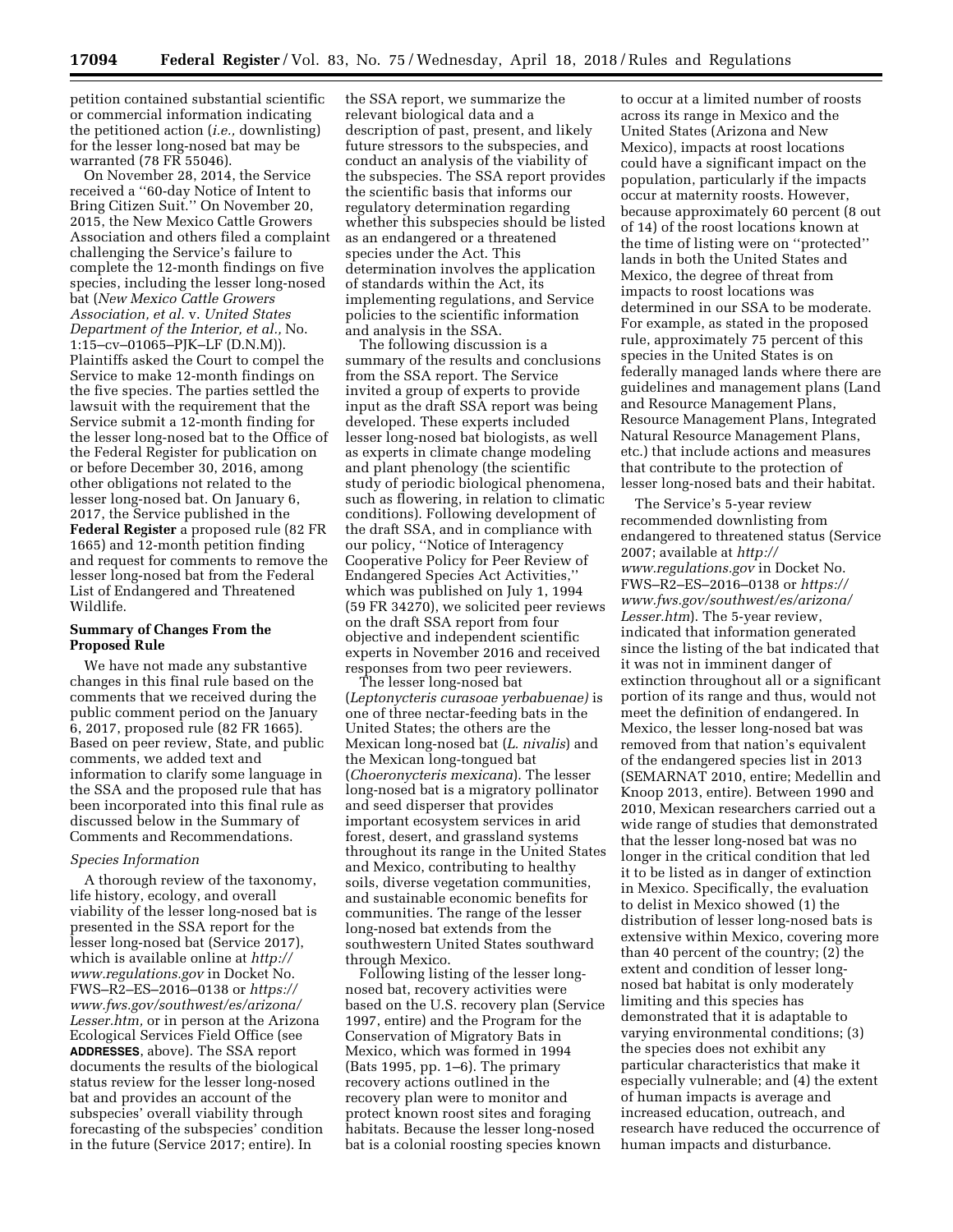### *Subspecies Description and Needs*

The lesser long-nosed bat is a migratory bat characterized by a resident subpopulation that remains year round in southern Mexico to mate and give birth, and a migratory subpopulation that winters and mates in central and southern Mexico, but that migrates north in the spring to give birth in northern Mexico and the southwestern United States (Arizona). This migratory subpopulation then obtains the necessary resources in Arizona and New Mexico to be able to migrate south in the fall back to central and southern Mexico. The lesser longnosed bat is a nectar, pollen, and fruiteating bat that depends on a variety of flowering plants as food resources. These plants include columnar cacti, agaves, and a variety of flowering deciduous trees. The lesser long-nosed bat is a colonial roosting species that roosts in groups ranging from a few hundred to over 100,000. Roost sites are primarily caves, mines, and large crevices with appropriate temperatures and humidity; reduced access to predators; free of disease-causing organisms (fungus that causes whitenose syndrome, etc.); limited human disturbance; structural integrity; in a diversity of locations to provide for maternity, mating, migration, and transition roost sites.

The primary life-history needs of this subspecies include appropriate and adequately distributed roosting sites; adequate forage resources for life-history events such as mating and birthing; and adequate roosting and forage resources in an appropriate configuration (a ''nectar trail'') to complete migration between southern Mexico and northern Mexico and the United States.

For more information on this topic, see chapter 2 of the SSA Report (Service 2017), which is available online at *<http://www.regulations.gov>* in Docket No. FWS–R2–ES–2016–0138 or *[https://](https://www.fws.gov/southwest/es/arizona/Lesser.htm)  [www.fws.gov/southwest/es/arizona/](https://www.fws.gov/southwest/es/arizona/Lesser.htm)  [Lesser.htm,](https://www.fws.gov/southwest/es/arizona/Lesser.htm)* or in person at the Arizona Ecological Services Field Office (see **ADDRESSES**, above).

### *Current Conditions*

For the last 20 years, following the completion of the lesser long-nosed bat recovery plan, there has been a steadily increasing effort related to the conservation of this subspecies. In addition, better methods of monitoring have been developed, such as the use of infrared videography and radio telemetry. These monitoring efforts have led to an increase in the number of known roosts throughout its range, from approximately 14 known at the time of

listing to approximately 75 currently known roost sites. Additionally, these monitoring efforts have led to more accurate assessments of the numbers of lesser long-nosed bats using these roosts. The 1988 listing rule emphasized low population numbers along with an apparent declining population trend. At the time of listing, 1,000 lesser longnosed bats were estimated rangewide. Since then, we have documented increased lesser long-nosed bat numbers and positive trends (stable or increasing numbers of bats documented over the past 20 years) at most roosts. The current estimate is now more than 200,000 bats rangewide. While this may, in large part, reflect a better approach to survey and monitoring in subsequent years, it gives us better information upon which to evaluate the status of the lesser long-nosed bat population.

A number of lesser long-nosed bat publications have population estimates that far exceed those known at the time of listing (Fleming et al. 2003; Sidner and Davis 1988). Although population estimates and roost count numbers fluctuate from year to year, the numbers of lesser long-nosed bats estimated from 2010 through 2015 in the three known maternity roosts in the United States were an average of two and a half times higher than those known in the late 1990s (Service 2017; p. 10). Furthermore, protection measures have been implemented at over half the roosts in both the United States and Mexico (approximately 40 roosts), including gating, road closures, fencing, implementation of management plans, public education, monitoring, and enforcement of access limitations. Generally, roosts on Federal lands benefit from monitoring by agency personnel and a law enforcement presence resulting in these roosts being exposed to fewer potential impacts than if the roost occurred on non-federal lands. Efforts to physically protect roosts through the use of gates or barriers have been implemented at six roost sites in Arizona. The experimental fence at one roost (a mine site) worked initially, but was subsequently vandalized resulting in roost abandonment. The fencing was repaired and there have been no subsequent breeches and the bats have recolonized the site (Service 2017; p. 11).

In the summer of 2017, a drastic (*i.e.,*  approximately 86 percent) decline was observed in the numbers of bats at one of the key maternity sites along the U.S.- Mexico border. Additionally, a latesummer transition roost in Arizona was documented as not being occupied for the second year in a row. We do not have a complete understanding of what

caused the fatality event and roost abandonment in 2017. It is likely that a mortality event at the maternity roost site in 2016 probably contributed to the decline in 2017 and the information we have indicates the observed fatalities were the result of a natural weather event. The decline could also be the result of migrating females using other roosts in the area or resource conditions in Mexico resulted in fewer bats migrating northward. We intend to work with our partners in Mexico and the United States to increase the monitoring effort at this roost. We also intend to gather information on resource conditions in both the United States and Mexico and consider roost counts at other maternity roosts in the region to gain a better understanding of the causes and implications of the events of 2016 and 2017. This maternity roost is included in our draft post-delisting monitoring plan, so we will continue to monitor and evaluate this roost for the next 15 years and implement adaptive management actions, if necessary. We evaluated lesser long-nosed bat resiliency, redundancy, and representation in the SSA over two time frames, 15 years and 50 years. Because the species' viability is evaluated by resiliency, redundancy, and representation under a 15-year time frame, we used the same timeframe in the development of thresholds for postdelisting monitoring. In addition, the 15-year is based on the history of past conservation implementation, such as identifying and monitoring roost sites; completing the processes for identifying, permitting, implementing, and monitoring roost protection measures; conducting education and outreach and seeing changes in public perceptions.

Lesser long-nosed bat roosts have a history of numbers fluctuating from year to year. Any observed incidents of fatalities or changes in roost occupancy patterns should be considered in the context of time. There is not rigorous roost count data that can be used to statistically define the trend of the lesser long-nosed bat population throughout its range. We have count data from both the United States and Mexico that has occurred regularly over the past 20 years, including annual simultaneous counts at both maternity and latesummer transition roosts in the United States. Not all roosts are counted every year, but some are. Not all roosts are counted multiple times each year, but some are. Regardless, each known roost in the United States has some count data that has occurred over the past 20 years that has resulted in regular or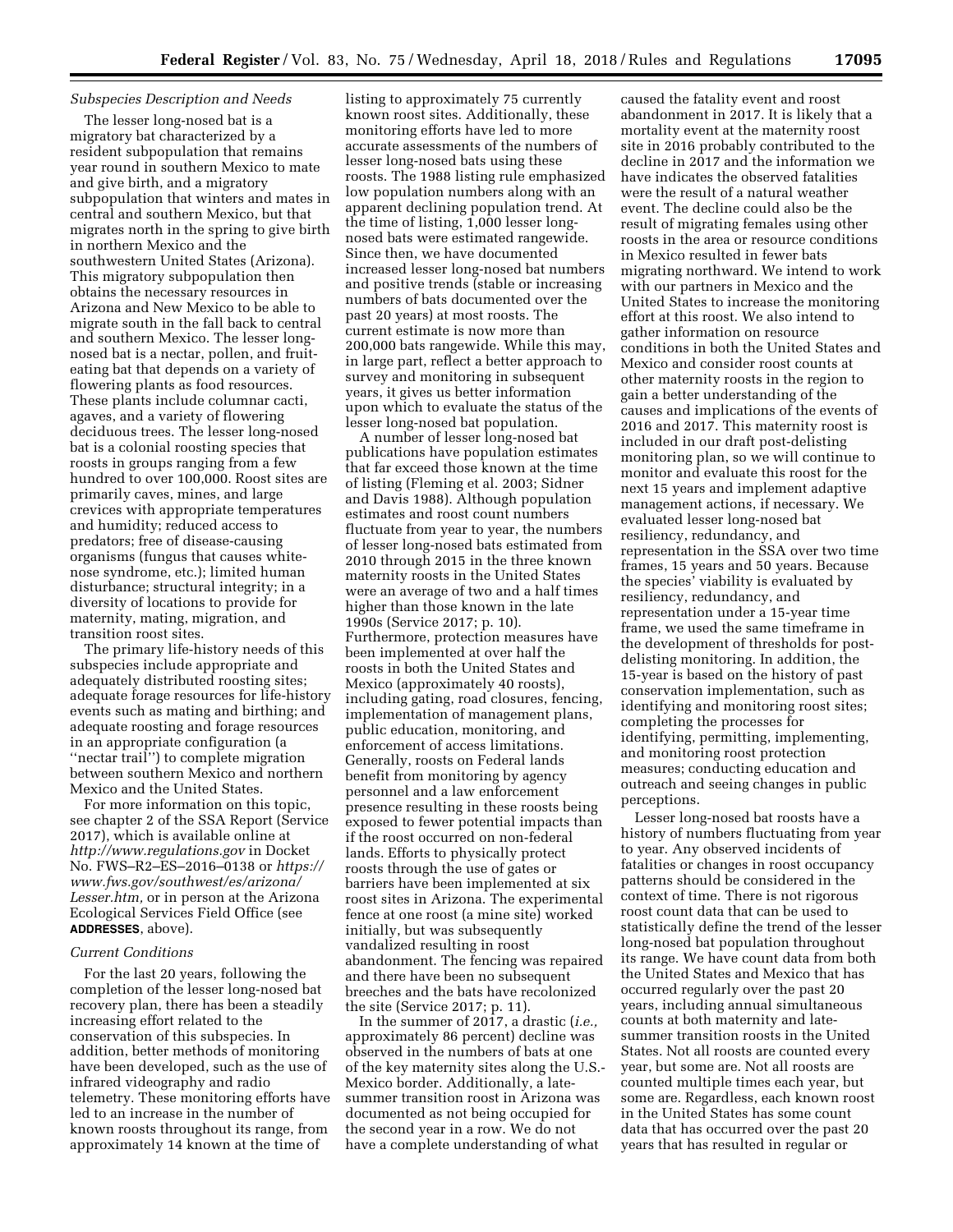periodic visits by bat biologists or land managers. These counts have shown increasing or stable numbers and roost sites that continue to provide for the life history needs of the lesser long-nose bat. When looking at the count data over time and applying our best professional judgment to this data, we have concluded that the overall lesser longnosed bat population trend is positive. Our conservation partners in Mexico reached the same conclusion when they delisted the lesser long-nosed bat in 2013.

The lesser long-nosed bat's conservation status in Mexico is secure enough that Mexico removed the subspecies from its endangered species list in 2013 because of the factors described above. The species has a greater distribution in Mexico than in the United States; thus much of the same reasoning for the subspecies' removal from Mexico's endangered species list applies to our reasoning to remove the lesser long-nosed bat from the U.S. List of Endangered and Threatened Wildlife.

Because the lesser long-nosed bat has both resident and migratory subpopulations, all of the necessary habitat elements must be appropriately distributed across the range of this species such that roost sites, forage resources, and migration pathways are in the appropriate locations during the appropriate season. Currently, the distribution of the lesser long-nosed bat extends from southern Mexico into the southwestern United States. In Mexico, the distribution of the lesser long-nosed bat covers approximately 40 percent of the country when considering resident areas, migration pathways, and seasonally-occupied roosts within the range of this subspecies. Within both the United States and Mexico, the current distribution of the lesser longnosed bat has not generally decreased or changed substantially over the past 20 years from that described in the Recovery Plan. An exception to this is the recent documentation of the lesser long-nosed bat range expanding northward to the Gila River in New Mexico (HEG 2015, entire). However, any given area within the range of the lesser long-nosed bat may be used in an ephemeral manner dictated by the availability of resources that can change on an annual and seasonal basis. Roost switching occurs in response to changing resources and areas that may be used during one year or season may not be used in subsequent years until resources are again adequate to support occupancy of the area. This affects if and how maternity and mating roosts, migration pathways, and transition

roosts are all used during any given year or season. However, while the distribution of the lesser long-nosed bat within its range may be fluid, the overall distribution of this species has remained similar over time (Service 2017, chapters 1 through 3).

For more information on this topic, see chapter 5 of the SSA Report (Service 2017), which is available online at *<http://www.regulations.gov>* in Docket No. FWS–R2–ES–2016–0138 or *[https://](https://www.fws.gov/southwest/es/arizona/Lesser.htm)  [www.fws.gov/southwest/es/arizona/](https://www.fws.gov/southwest/es/arizona/Lesser.htm)  [Lesser.htm,](https://www.fws.gov/southwest/es/arizona/Lesser.htm)* or in person at the Arizona Ecological Services Field Office (see **ADDRESSES**, above).

## **Recovery Planning and Recovery Criteria**

Section 4(f) of the Act directs us to develop and implement recovery plans for the conservation and survival of endangered and threatened species unless we determine that such a plan will not promote the conservation of the species. Recovery plans identify sitespecific management actions that will achieve recovery of the species and objective, measurable criteria that set a trigger for review of the species' status. Methods for monitoring recovery progress may also be included in recovery plans.

Recovery plans are not regulatory documents; instead they are intended to establish goals for long-term conservation of listed species and define criteria that are designed to indicate when the threats facing a species have been removed or reduced to such an extent that the species may no longer need the protections of the Act. They also identify suites of actions that are expected to facilitate achieving this goal of recovery. While recovery plans are not regulatory, they provide guidance regarding what recovery may look like and possible paths to achieve it. However, there are many paths to accomplishing recovery of a species, and recovery may be achieved without all recovery actions being implemented or criteria being fully met. Recovery of a species is a dynamic process requiring adaptive management that may, or may not, fully follow the guidance provided in a recovery plan.

The 1997 lesser long-nosed bat recovery plan objective is to downlist the species to threatened (Service 1997, entire). The recovery plan does not explain why delisting was not considered as the objective for the recovery plan. The existing recovery plan does not explicitly tie the recovery criteria to the five listing factors at section 4(a)(1) of the Act or contain explicit discussion of those five listing factors. The recovery plan lists four

criteria that should be considered for downlisting the subspecies, which are summarized below. A detailed review of the recovery criteria for the lesser longnosed bat is presented in the 5-year Review for the Lesser Long-Nosed Bat (Service 2007; available online at *[http://](http://www.regulations.gov)  [www.regulations.gov](http://www.regulations.gov)* in Docket No. FWS–R2–ES–2016–0138 or at *[https://](https://www.fws.gov/southwest/es/arizona/Lesser.htm) [www.fws.gov/southwest/es/arizona/](https://www.fws.gov/southwest/es/arizona/Lesser.htm)  [Lesser.htm](https://www.fws.gov/southwest/es/arizona/Lesser.htm)*).

During our development of the SSA report and 5-year review, we found that data relied upon to develop the 1988 listing rule and the recovery plan are out of date. Subsequent to the completion of the listing rule and recovery plan, considerable additional data regarding the life history and status of the lesser long-nosed bat have been gathered and, as discussed above, have documented an increase in the number of known roost sites and the number of lesser long-nosed bats occupying those roosts. During the 2007 5-year review of the status of this subspecies, it was determined that the 1997 recovery plan was outdated and did not reflect the best available information on the biology of this subspecies and its needs (Service 2007; p. 30; available online at *<http://www.regulations.gov>* in Docket No. FWS–R2–ES–2016–0138 or at *[https://www.fws.gov/southwest/es/](https://www.fws.gov/southwest/es/arizona/Lesser.htm) [arizona/Lesser.htm](https://www.fws.gov/southwest/es/arizona/Lesser.htm)*). As explained below, we assessed the species' viability in the SSA report (Service 2017) in making the determination of whether or not the lesser long-nosed bat has recovered as defined by the Act.

# *Recovery Criterion 1 (Monitor Major Roosts for 5 Years)*

Significant efforts have been made to implement a regular schedule of monitoring at the known roost sites throughout the range of the species. Approximately six roosts were known in Arizona and New Mexico at the time of listing. Currently, we have documented approximately 50 lesser long-nosed bat roosts in Arizona and New Mexico. All 13 of the roost sites identified in the recovery plan have had some degree of monitoring over the past 20 years. In the United States, all of the six major roosts identified in the recovery plan for monitoring (Copper Mountain, Bluebird, Old Mammon, Patagonia Bat Cave, State of Texas, and Hilltop) have been monitored since 2001. Additionally, we now consider almost all of the approximately 50 known roosts in the United States to be major roosts, meaning they host more than 1,000 bats. None of the New Mexico roosts were identified for monitoring in the recovery plan, but these roosts have been monitored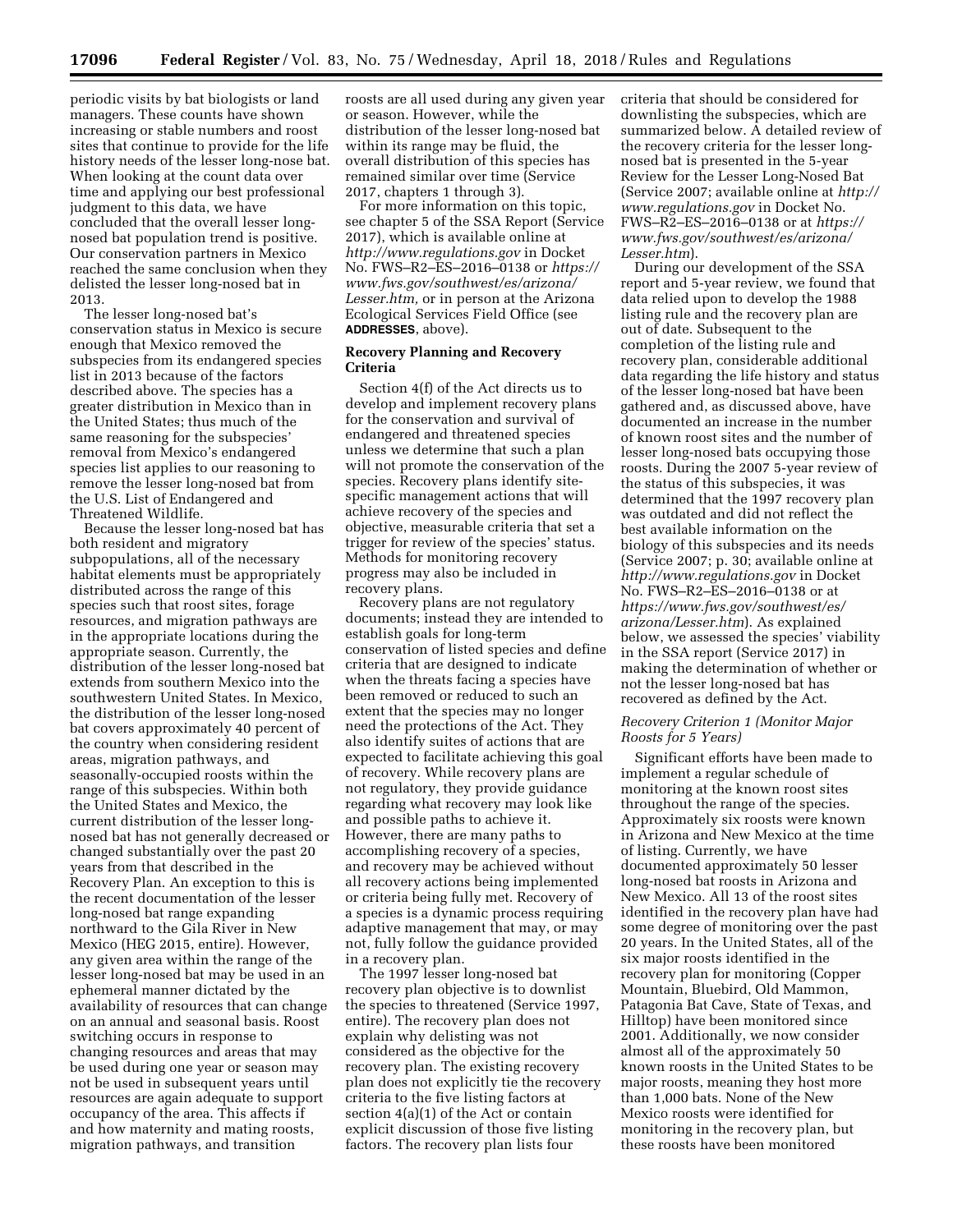sporadically since the completion of the recovery plan (Service 2007; pp. 6–9). The seven roost sites in Mexico have been regularly monitored since the development of the recovery plan (Medellin and Torres 2013, pp. 11–13). Therefore, this recovery criterion has been satisfied. For more information, see chapter 2 of the SSA Report (Service 2017).

#### *Recovery Criterion 2 (Roost Numbers Stable or Increasing)*

Nearly all of the lesser long-nosed bat experts and researchers who provided input to the 5-year review and SSA indicated that they observed that the number of lesser long-nosed bats at most of the roost sites in both the United States and Mexico is stable or increasing (see chapter 2 of the SSA Report (Service 2017). The lesser long-nosed bat's conservation status in Mexico has been determined to be secure enough that Mexico removed the subspecies from its endangered species list in 2013 based on the factors discussed above. With a documented increase from an estimated 1,000 lesser long-nosed bats rangewide at the time of listing to more than 200,000 currently documented, the total number of bats documented at this time is many times greater than those numbers upon which the listing of this species relied. Therefore, this criterion has been met.

# *Recovery Criterion 3 (Protect Roost and Forage Plant Habitats)*

The lesser long-nosed bat population is fluid and constantly adapts to changing environmental conditions over a large, bi-national range. Lesser longnosed bat roost sites are discrete and consistent, but the lesser long-nosed bat may use these roost sites in a changing and adaptable manner to take advantage of ephemeral and constantly changing forage resources with both seasonal and annual differences of occurrence. Therefore, observations of occupancy and numbers of bats using these roosts may not be a complete or accurate representation of the status of the subspecies across its range. However, the information regarding the status of the lesser long-nosed bat population is much more accurate and complete than it was as the time of the 1988 listing rule.

More roost locations for lesser longnosed bats are currently known, and are being more consistently monitored, than at the time of listing in 1988 (an increase from approximately 14 to approximately 75 currently known roosts). As we describe in more detail in Factor D below, we now know that the majority of these roost sites occur on

public lands where they are protected and managed.

In related efforts, a number of studies have been completed that provide us with better information related to the forage requirements of the lesser longnosed bat when compared to the time of listing and recovery plan completion. We now know that lesser long-nosed bats are more adaptable to ephemeral forage resources and we know that effects from livestock grazing, prescribed burning, and harvesting by the tequila industry do not significantly affect lesser long-nosed bat forage resources.

Some progress has been made toward protecting known lesser long-nosed bat roost sites, but the ultimate level of effectiveness of gates as a protection measure is still being evaluated and improved. Gates provide long-term protection of roost sites, but are accepted and used by different bat species to different extents. Different gates designs are currently being tested at additional lesser long-nosed bat roost sites. For more information, see chapter 4 of the SSA Report (Service 2017).

In summary, we have considerably better data with regard to roost locations of lesser long-nosed bat compared to the information available at the time of listing and completion of the recovery plan. Because of improved information, land management agencies are doing a better job of protecting lesser long-nosed bat roost sites and foraging areas. Over the past five years, there has been considerable effort and success in understanding lesser long-nosed bat roost protection options and many roosts have had roost protection measures implemented (Service 2017, p. 56). In addition, monitoring over the past 24 years indicates steady increases in the numbers of lesser long-nosed bats at these roosts due to roost site protections (Service 2017, p. 10). Therefore, we believed this recovery criterion has been met. For more information, see chapter 2 and Conservation Efforts in the SSA Report (Service 2017).

### *Recovery Criterion 4 (Status of New and Known Threats)*

This criterion relates to adequately addressing threats known at the time the 1997 recovery plan was written, as well as any new threats that have been identified subsequent to the completion of the recovery plan. Our current state of knowledge with regard to threats to this subspecies has changed since the development of the recovery plan. Threats to the lesser long-nosed bat from grazing on food plants, the tequila industry, and prescribed fire, identified

in the recovery plan, are likely not as severe as once thought. Effects from illegal border activity and the associated enforcement activities are a new and continuing threat to roost sites in the border region. However, the Service and appropriate land managers have an active program of coordination and technical assistance with Customs and Border Protection that are addressing border issues. Potential effects to forage species and their phenology as a result of climate change have been identified, but are characterized by uncertainty and lack of data specifically addressing those issues. Nonetheless, lesser longnosed bats have shown the ability to adapt to adverse forage conditions and we find that the lesser long-nosed bat is characterized by flexible and adaptive behaviors that will allow it to remain viable under changing climatic conditions.

Some progress has been made toward protecting known lesser long-nosed bat roost sites; while the ultimate level of effectiveness of gates as a protection measure is still being evaluated and improved, they do provide long-term protection of roost sites. Gates are currently being tested at a few additional lesser long-nosed bat roost sites. Roost protection also occurs in the form of regular monitoring, fencing, road closures, and ongoing management as outlined in the land management agencies' planning documents. This recovery criterion has been met. For more information, see chapter 4 of the SSA Report (Service 2017).

### **Summary of Factors Affecting the Species**

Section 4 of the Act and its implementing regulations (50 CFR part 424) set forth the procedures for listing species, reclassifying species, or removing species from listed status. A species is an endangered or threatened species due to one or more of the five factors described in section 4(a)(1) of the Act: (A) The present or threatened destruction, modification, or curtailment of its habitat or range; (B) overutilization for commercial, recreational, scientific, or educational purposes; (C) disease or predation; (D) the inadequacy of existing regulatory mechanisms; or (E) other natural or manmade factors affecting its continued existence. A species may be reclassified or delisted on the same basis. Consideration of these factors was included in the SSA report in the discussion on ''threats'' or ''risk factors,'' and threats were projected into the future using scenarios to evaluate the current and future viability of the lesser long-nosed bat. The effects of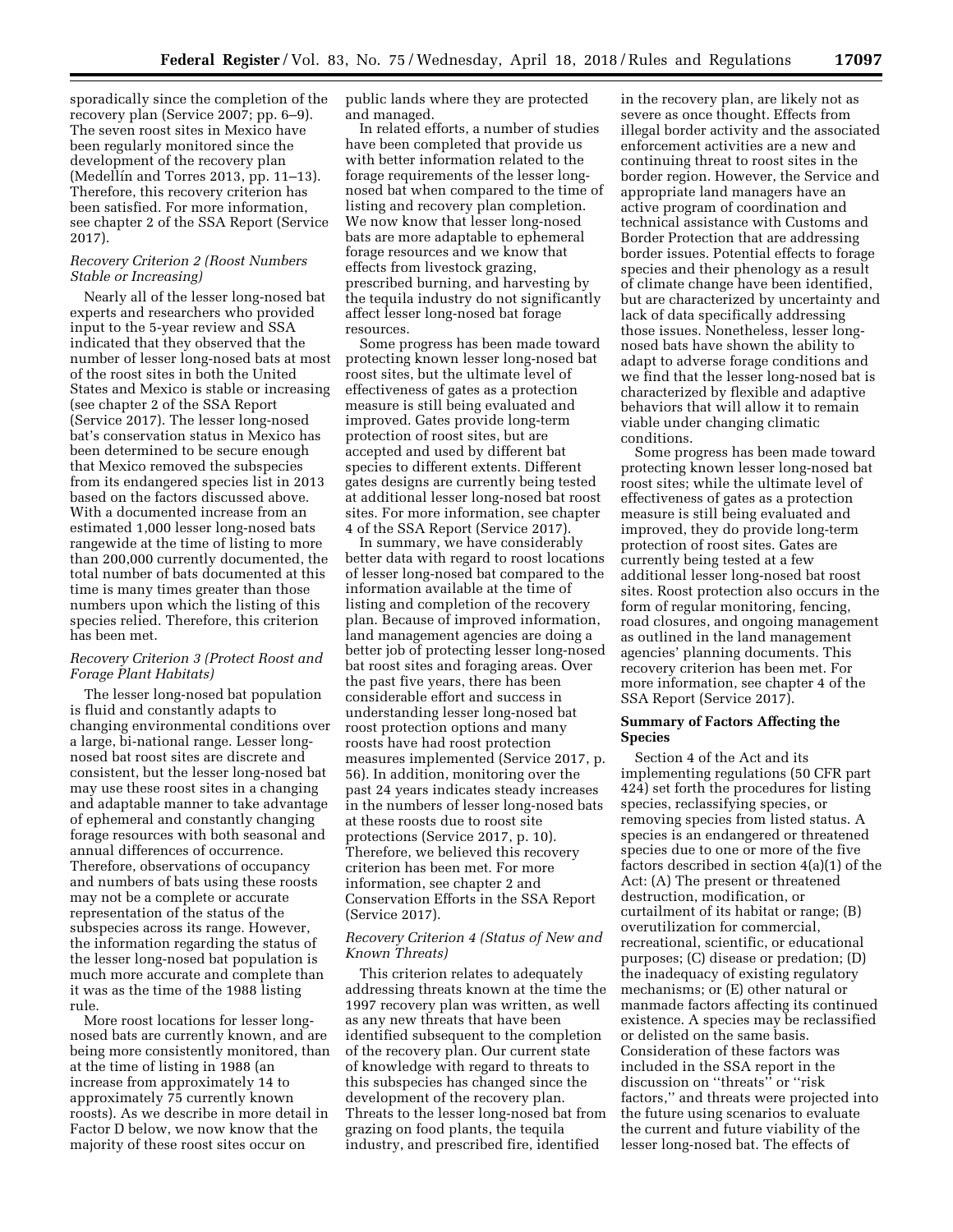conservation measures currently in place were also assessed in the SSA report as part of the current condition of the subspecies, and those effects were projected in future scenarios. The evaluation of the five factors as described in the SSA report is summarized below.

The Service reviews the best scientific and commercial information available when conducting a threats analysis. In considering what factors may constitute a threat, we must look beyond the mere exposure of individuals of a species to the factor to determine whether the exposure causes actual impacts to the entire species. The mere identification of factors that could negatively impact a species is not sufficient to compel a finding that a currently listed species should be maintained on the Federal Lists of Endangered and Threatened Wildlife and Plants. We require evidence that these factors are operative threats currently acting on the species to the point that the species meets the definition of endangered or threatened under the Act.

# *Factor A. The Present or Threatened Destruction, Modification, or Curtailment of Its Habitat or Range*

The primary concern regarding future viability of this subspecies continues to be roost site disturbance or loss. This is primarily an issue related to human activities and destructive actions at these roost sites. In addition, the colonial roosting behavior of this subspecies, where high percentages of the population can congregate at a limited number of roost sites, increases the likelihood of significant declines or extinction if impacts at roost sites are pervasive However, as discussed above, increased lesser long-nosed bat numbers and positive trends at most roosts have reduced concerns expressed in the 1988 listing rule with regard to low population numbers and an apparent declining population trend. Agencies and conservation partners are implementing protective measures at known roosts and newly discovered roosts Outreach and education efforts have been effective in increasing the understanding of the general public, as well as conservation partners, with regard to the need to prevent disturbance at lesser long-nosed bat roosts while the bats are present (Service 2017, pp. 45–48). As discussed further in Factor D below, we have determined that roost sites have and will be protected to the extent that roost disturbance is no longer a sufficient threat to warrant protection under the Act.

Although most data related to lesser long-nosed bat roost counts and monitoring have not been collected in a way that is statistically rigorous enough to draw statistically-valid conclusions about the trend of the population, in the professional judgment of biologists and others involved in these efforts, the total numbers of bats observed at roost sites across the range of the lesser long-nosed bat are considered stable or increasing at nearly all roost sites being monitored. With a documented increase from an estimated 1,000 lesser long-nosed bats rangewide at the time of listing to more than 200,000 currently estimated, the total number of bats currently being documented is many times greater than those numbers upon which the listing of this species relied, and while this may, in large part, reflect a better approach to survey and monitoring in subsequent years, it gives us better information upon which to evaluate the status of the lesser long-nosed bat population. This documented increase in roosts and of stable or increasing lesser long-nosed bat numbers indicates that threats to habitat have not reduced available habitat components to the point that it is significantly affecting the lesser longnosed bat status. And, roost site protections will continue into the foreseeable future. Adequate roosts of all types (maternity, mating, transition, and migratory) currently exist and are likely to exist into the foreseeable future (Service 2017; pp. 8–14).

Significant information regarding the relationship of lesser long-nosed bats to their forage resources has been gathered over the past decade. Because lesser long-nosed bats are highly specialized nectar-, pollen-, and fruit-eaters, they have potential to be extremely vulnerable to loss of or impacts to forage species. However, lesser long-nosed bats are also highly effective at locating food resources, and their nomadic nature allows them to adapt to local conditions. For example, the resiliency of lesser long-nosed bats became evident in 2004, when a widespread failure of saguaro and organ pipe bloom occurred. The failure was first noted in Organ Pipe Cactus National Monument, and such a failure had not been noted in the recorded history of the Monument (Billings 2005). The failure extended from Cabeza Prieta National Wildlife Refuge on the west to Tucson on the east, and south into central Sonora, Mexico. The large-scale loss of this lesser long-nosed bat food resource was somewhat offset by the fact that small numbers of both saguaro and organ pipe flowers continued to bloom into August and September. Such a failure would

have been expected to result in fewer lesser long-nosed bats using roosts in this area or reduced productivity at these roosts. However, this was not the case. Maternity roost numbers remained as high as or higher than previous years, with some 25,000 adult females counted during 2004 monitoring (Billings 2005). Ultimately, it appears lesser long-nosed bats were able to subsist and raise young in southwestern Arizona in this atypical year. Other observations over the past 20 years, including some years of significantly reduced agave availability, have indicated that the lesser longnosed bat is more adaptable than previously believed to changing forage resource availability. This adaptability leads us to a determination that forage availability will not significantly affect the viability of the lesser long-nosed bat population.

Additionally, the effects of livestock grazing and prescribed fire on longnosed bat food sources are also not as significant as originally thought. For example, Widmer (2002) found that livestock were not responsible for all of the utilization of agave flower stalks in their study area. Wildlife such as javelina, white-tailed deer, and small mammals also utilized agave flower stalks as a food resource. The extent of livestock use of agave flower stalks appears to be related to standing biomass and distance from water. Further, Bowers and McLaughlin (2000) found that the proportion of agave flower stalks broken by cattle did not differ significantly between grazed and ungrazed areas. This information indicates that livestock do not have a significant effect on lesser long-nosed bat food sources, over and above the impact of native grazers.

Thomas and Goodson (1992) and Johnson (2001, p. 37) reported 14 percent and 19 percent mortality of agaves following burns. Some agency monitoring has occurred post-fire for both wildfires and prescribed burns. This monitoring indicates that agave mortality in burned areas is generally less than 10 percent (USFS 2015, pp. 82–83; USFS 2013, pp. 10–11). Contributing to this relatively low mortality rate is the fact that most fires burn in a mosaic, where portions of the area do not burn. Impacts of fire on agave as a food source for lesser longnosed bats may not be a significant concern for the following reasons: Firecaused mortality of agaves appears to be low; alternative foraging areas typically occur within the foraging distance from lesser long-nosed bat roosts; and most agave concentrations occur on steep, rocky slopes with low fuel loads (Warren 1996). In addition, Johnson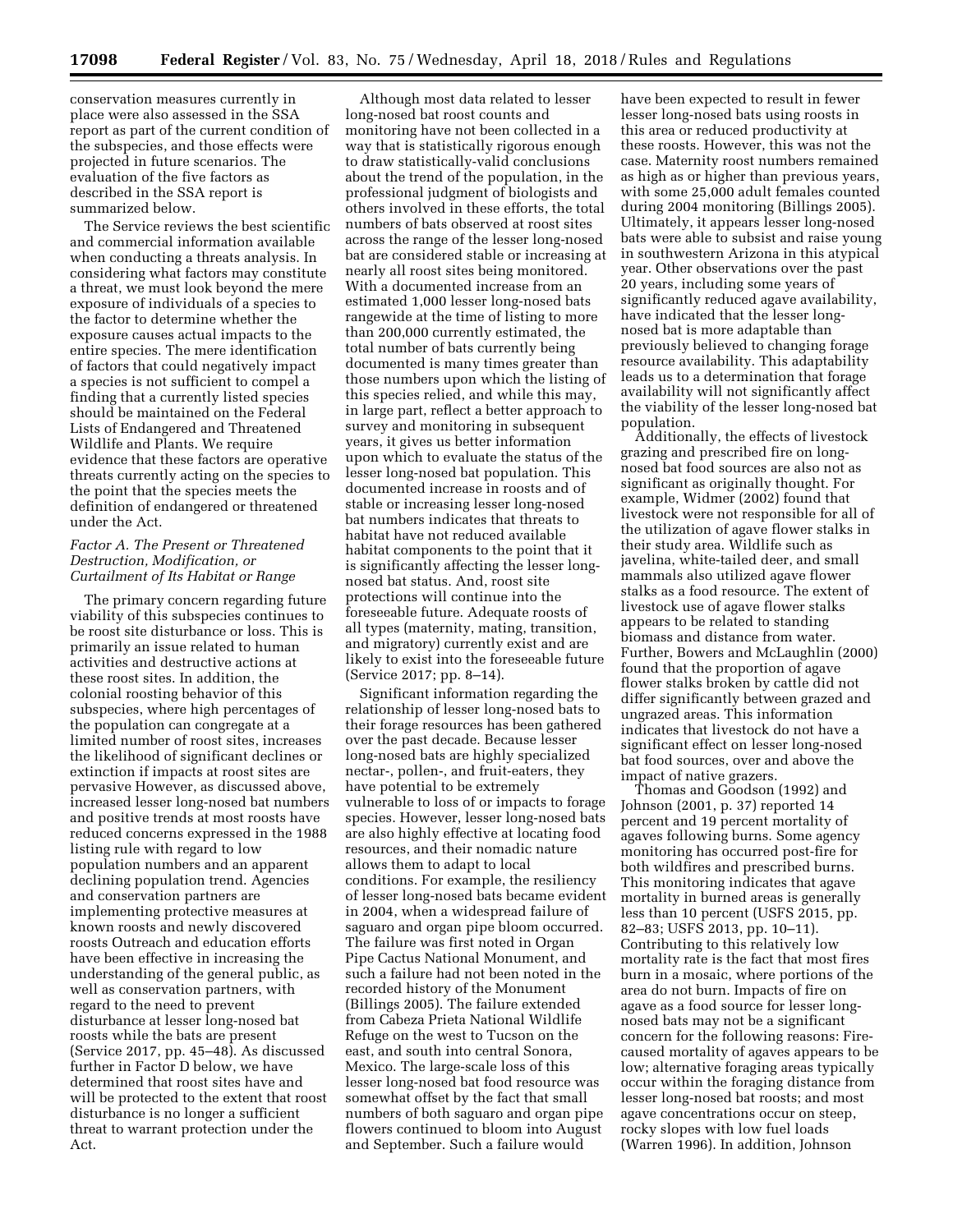(2001, pp. 35–36) reported that recruitment of new agaves occurred at higher rates in burned plots than in unburned plots, indicating that there may be an increased availability over time of agaves in areas that have burned, if the return rate of fire is greater than 7 years. The effects of agave harvesting are primarily limited to bootleggers, which is likely occurring at the same levels as when the species was listed in 1988; however, this is not considered significant, because it removes a relatively limited number of lesser longnosed bat forage plants. In addition, increased outreach and education are being provided to tequila producers in an effort to reduce the effects of agave harvesting on lesser long-nosed bats. These producers primarily farm agaves (as opposed to harvesting wild-growing agaves) and are working with our Mexican partners to leave agaves for utilization by nectar-feeding bats.

Sufficient available forage resources are located in appropriate areas, including in proximity to maternity roosts and along the ''nectar trail'' used during migration. The discussion above and the SSA report detail our analysis and determination that forage resources are adequate and that the lesser longnosed bat is likely to adapt to any changes in forage availability in the future (Service 2017; pp. 15–20).

While not currently a threat affecting the viability of the lesser long-nosed bat population, the potential for migration corridors to be truncated or interrupted is a concern. Significant gaps in the presence of important roosts and forage species along migration routes would affect the population dynamics of this subspecies. While the lesser long-nosed bat continues to be faced with loss and modification of its habitat throughout its range, primarily from urbanization and catastrophic wildfires, the habitats used by this subspecies occur over an extensive range that covers a wide diversity of vegetation and ecological communities. These are habitat characteristics that would not make this subspecies intrinsically vulnerable with regard to habitat limitations. That is to say, the wide variety of ecosystems that this subspecies uses, over a relatively expansive range, results in available areas characterized by the asynchronous flowering of forage resources making up the diet of the lesser long-nosed bat and buffers this subspecies from potential loss or reduction of habitats as a result of stochastic events, including climate change, among others.

Lesser long-nosed bats are affected directly by development that removes important foraging habitat, but also indirectly as growing numbers of people

increase the potential for roost disturbance. Impacts from urbanization on lesser long-nosed bat habitat are of concern because they tend to be permanent, long-term impacts, as opposed to the often temporary, shorterterm impacts from fire, grazing, and agave harvesting. Lesser long-nosed bats are often able to react to temporary impacts by moving to alternative sites in the short-term. Various human activities, including recreation and caving, can result in impacts to lesser long-nosed bat roosts. As discussed earlier, various land use plan and laws regulate the access to sensitive sites such as bat roosts. The implementation of these plans is not dependent on the regulatory protections of the Act. Additionally, post-delisting monitoring will provide regular assessments of lesser long-nosed bat roosts and allow us to respond with appropriate management to an indication of disturbance or vandalism. Past and ongoing outreach and education has been effective in raising public awareness related to the conservation of bats. The general public better understands the needs and benefits of bats in the environment. Continued education and understanding will help reduce the occurrence of bat roost disturbance and vandalism. Such efforts have been very effective, particularly in Mexico.

There is no question that current population numbers of lesser longnosed bats exceed the levels known and recorded at the time of listing in 1988. A number of publications have documented numbers of lesser longnosed bats throughout its range that far exceed the numbers used in the listing analysis with an estimated increase from fewer than 1,000 bats to approximately 200,000 bats rangewide (Fleming et al. 2003, pp. 64–65; Sidner and Davis 1988, p. 494). Also, in general, the trend in overall numbers of lesser long-nosed bats estimated at roost sites has been stable or increasing in both the United States and Mexico (Medellín and Knoop 2013, p. 13; Service 2017). Increased roost occupancy and the positive trend in numbers of lesser long-nosed bats occupying these roosts appear to be supported by adequate forage resources. The adaptability of the lesser long-nosed bat to changing forage conditions seems to allow the lesser long-nosed bat to sustain a positive population status under current environmental conditions.

While some threats are ongoing with regard to lesser long-nosed bat habitat, in general, we find that threats to this species' habitat have been reduced or

are being addressed in such a way that lesser long-nosed bat habitat is being enhanced and protected at a level that has increased since the 1988 listing of this species. In particular, areas that were vulnerable to threats have been protected or are now managed such that those threats have been reduced. Outreach and education have increased the understanding of what needs to be done to protect lesser long-nosed bat habitat.

Beyond the regulatory requirements of the Act, our conservation partners have implemented a number of past and current conservation measures that to benefit the bat (Service 2017, p. 46). The Blue Bird Mine on Cabeza Prieta National Wildlife Refuge was fenced in 2004 to protect a known lesser longnosed bat maternity roost. Bats reoccupied this abandoned roost following the installation of this protective fencing. After the fence was vandalized and subsequently abandoned by lesser long-nosed bats in 2005, the fence was repaired (McCasland 2005), and there has been no subsequent abandonment of this roost.

Telemetry projects have identified a number of new transition roosts. Roosts on non-Federal lands support efforts to promote the conservation of the lesser long-nosed bat. The Arizona-Sonora Desert Museum has conducted studies on seasonal movements between lesser long-nosed bat roosts in Arizona, a migratory pollinator study, and roost monitoring in the United States and Mexico, and conducts educational activities related to bats (Krebbs 2005a).

Investigations were initiated related to the distribution and use of hummingbird feeders by lesser longnosed bat in the Tucson area (Wolf 2006). This program has been continued and expanded through a citizen scientist program being coordinated by the Service, Arizona Game and Fish Department (AGFD), the Town of Marana, the University of Arizona, and a system of volunteer citizen scientists now number over 100. Information on arrival and departure dates, peak use periods, and population characteristics are being gathered to increase our understanding of lesser long-nosed bat life history.

A mine site on the Tohono O'odham Nation that supports a lesser long-nosed bat maternity colony has been structurally stabilized to maintain roost integrity (Wolf and Dalton 2005). The exhaust fan was removed from the historical Colossal Cave maternity roost in an effort to get lesser long-nosed bat to recolonize this roost; however, so far, no lesser long-nosed bats have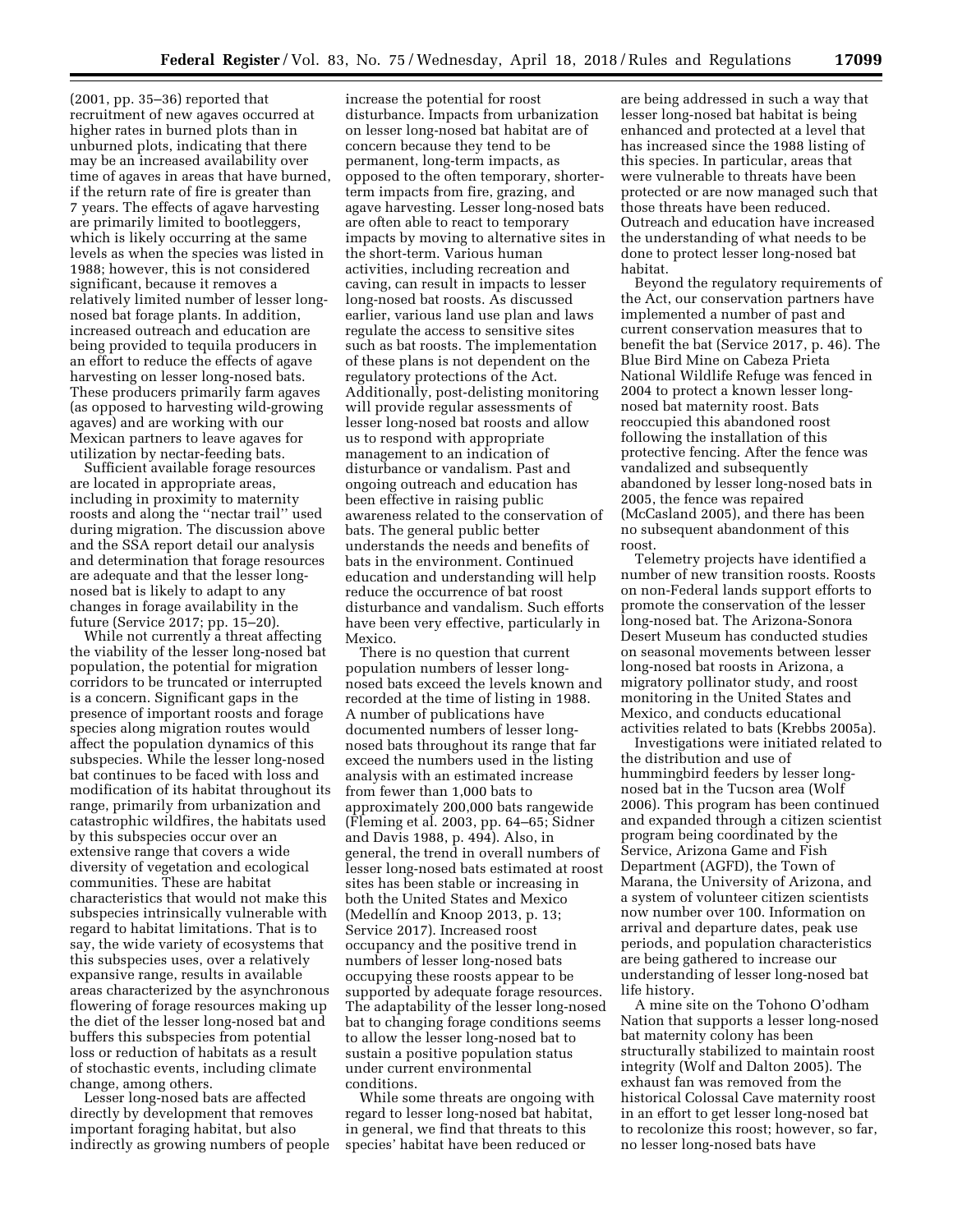recolonized this cave (AGFD 2005, entire). More recently, in 2015, a gate blocking the entrance to the bat roost at Colossal Cave has been replaced by a more bat-friendly gate.

Educational programs occur at organized events such as Southwest Wings Birding Festival. Other programs are conducted as requested, but efforts are sporadic (AGFD 2005). In Mexico, bat biologists are working with elementary schools, providing ''batpollination'' and other games for school children who previously had known little about and had little concern for bats. This educational effort has been successful in passing along this information to siblings and teachers are sharing the program (Medellín 2011; p. 9).

The Service and other agencies and partner organizations are raising the awareness of pollinators in general, and bat pollinators specifically, through education and outreach efforts that include events across the United States and in Mexico.

Therefore, based on the analysis completed in the SSA report (Service 2017; pp. 54–61), we have determined that threats to the habitat of this species are currently reduced and will continue to be addressed in the foreseeable future, or are not as significant as previously thought.

## *Factor B. Overutilization for Commercial, Recreational, Scientific, or Educational Purposes*

Lesser long-nosed bats are not known to be taken for commercial purposes, and scientific collecting is not known to be a problem (Service 1988, p. 38459). Caves and mines continue to attract recreational users interested in exploring these features, but this threat has probably not increased since the listing. For example, Pima County, in southeastern Arizona, is implementing mine closures on lands that they have acquired for conservation purposes. Other land management agencies also carry out abandoned mine closures for public recreational safety purposes. A positive aspect of these mine closure processes is that most agencies and landowners now understand the value of these features to bats and other wildlife and are implementing measures to maintain those values while still addressing public health and safety concerns. The 1988 listing rule stated that bats were often killed by vandals (Service 1988, p. 38459). However, significant changes in the public perception of bats are occurring. Educational efforts are making a difference, as evidenced by decreased vandalism at roost sites, measures being

including in land use planning, reduced non-target fatalities during rabies control, and public interest and ownership in bat conservation efforts such as the hummingbird feeder monitoring project.

In both the United States and Mexico, public education, in the form of radio and television spots, and educational materials have been implemented. Agencies now receive calls for assistance in nonlethal solutions to bat issues. Often, the general public may be concerned about rabies or vampire bats, but outreach and education are improving the understanding and knowledge of bats concerning these issues. Vampire bat control is implemented in portions of the lesser long-nosed bat range in Mexico. This control is necessary because of potential impacts to humans and livestock, including the transmission of rabies. Such control can result in the indiscriminate killing of non-target bats, including lesser long-nosed bats (Johnson et al. 2014; p. 1920–1922). Because of the colonial roosting nature of lesser long-nosed bats, any roost lost or disturbed because of rabies control activities can affect the lesser longnosed bat population. Mexico has focused efforts to reduce the mortality of non-target species in relation to vampire bat control (see chapter 4 of the SSA Report (Service 2017).

In summary, we determine that the viability of the lesser long-nosed bat is not being significantly affected by threats from scientific research or public recreational activities.

# *Factor C. Disease or Predation*

Disease does not currently appear to be a significant risk factor for the lesser long-nosed bat. Emerging disease issues, such as those associated with whitenose syndrome, may become more significant; however our current scientific assessment indicates that white-nose syndrome will not affect this non-hibernating species. Therefore, because lesser long-nosed bats do not hibernate, we do not anticipate that white-nose syndrome will be a significant risk factor for lesser longnosed bats (see chapter 4 of the SSA Report (Service 2017).

Predation contributes to the mortality of lesser long-nosed bats at roost sites. Likely predators include snakes, raccoons, skunks, ringtails, bobcats, coyotes, barn owls, great-horned owls, and screech owls. Specifically, barn owls have been observed preying on lesser long-nosed bats at the maternity roost at Organ Pipe Cactus National Monument for many years (Billings 2005; p. 11) and snakes have been

observed preying on lesser long-nosed bats in Baja California Sur, Mexico (Frick 2017, pers. comm.). However, it is our professional judgement that at large aggregations, such as bat roosts, predation is an insignificant impact on the population. Therefore, we find that neither disease nor predation are currently or is likely in the future to affect the viability of the lesser longnosed bat.

## *Factor D. The Inadequacy of Existing Regulatory Mechanisms*

The current listing of the lesser longnosed bat in the United States and the former listing of the bat in Mexico as an endangered species have provided this species with some level of protection. Outside of laws generally protecting wildlife and their habitats, no specific laws or regulations protect this species in Mexico. As noted in Factor B above, rabies control activities have resulted in the mortality of the lesser long-nosed bats due to the lack of requirements to properly identify the target species. However, increased education and outreach is improving this situation in Mexico, and incidents of nontarget fatalities during rabies control have been reduced. In the United States, State laws and regulations provide some additional level of protection. For example, Arizona State Law in Arizona Revised Statute (ARS) Title 17 prohibits the taking of bats outside of a prescribed hunting season and, per Commission Order 14, there is no open hunting season on bats, meaning it is always illegal to take them. Provisions for special licenses to take bats and other restricted live wildlife are found in Arizona Game and Fish Commission Rule 12, Article 4 and are administered by the AGFD. However, this protection is for individual animals only, and does not apply to the loss or destruction of habitat. However, the loss and destruction of habitat has been and will be managed and adequate areas of suitable habitat remain undeveloped such that this lack of protection of habitat under State law does not result in a threat to the lesser long-nosed bat population.

More than 75 percent of the range of this species in the United States is on federally managed lands and these federal agencies have guidelines and requirements in place to protect lesser long-nosed bats and their habitats, particularly roost sites. As described above, roosts on Federal lands benefit from monitoring by agency personnel and a law enforcement presence resulting in these roosts being exposed to fewer potential impacts than if the roosts occurred elsewhere. Gating of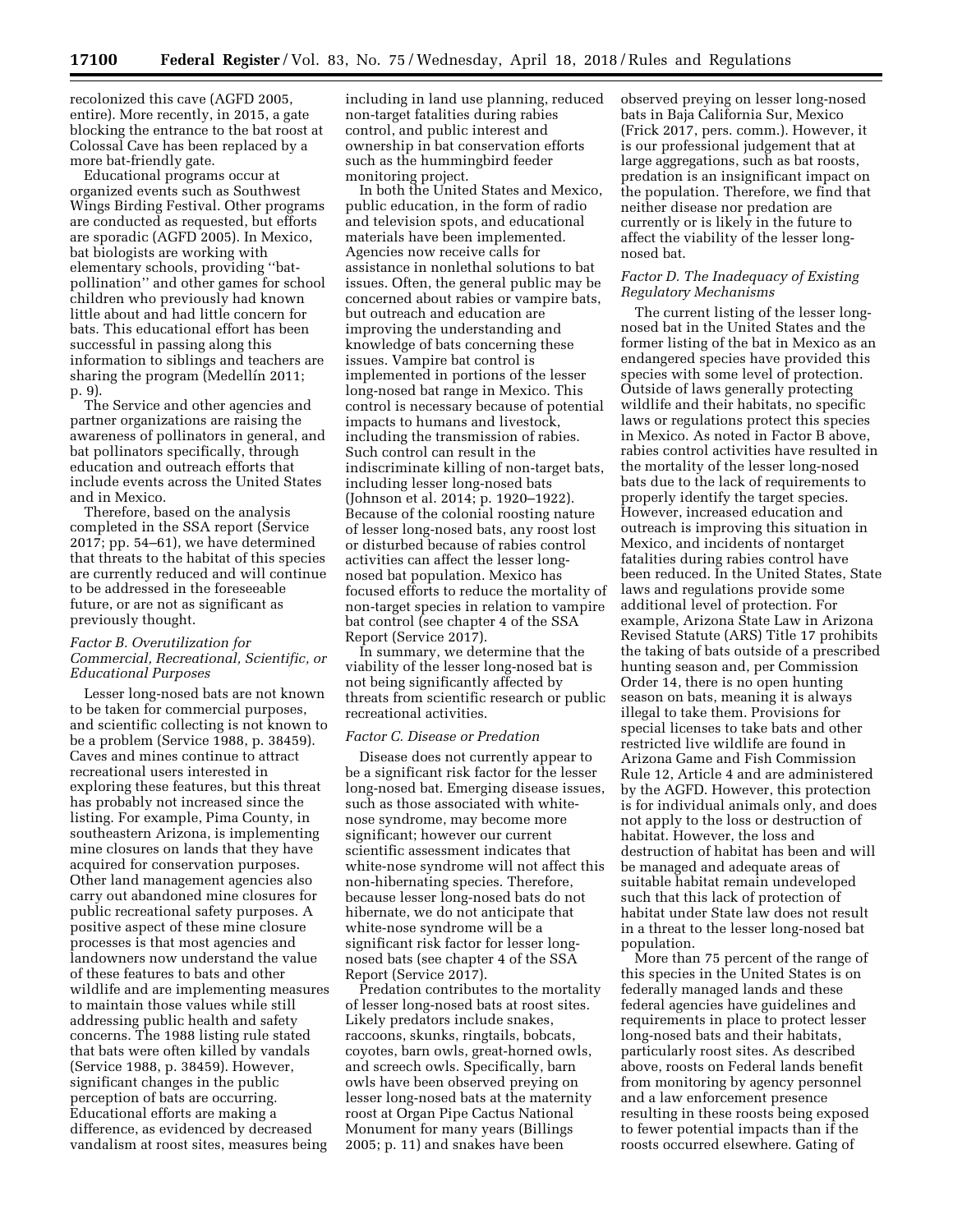roosts on Federal lands is being implemented and evaluated. If the lesser long-nosed bat is delisted, protection of their roost sites and forage resources will continue on Federal lands because agency land-use plans and general management plans contain objectives to protect cave resources and restrict access to abandoned mines, both of which can be enforced by law enforcement officers. In addition, guidelines in these plans for grazing, recreation, off-road use, fire, etc., will continue to prevent or minimize impacts to lesser long-nosed bat forage resources. The Coronado National Forest's 2017 Land and Resource Management Plan (LRMP) includes standards and guidelines to retain and enhance areas with paniculate agaves in order to benefit the lesser long-nosed bat. The Cabeza Prieta National Wildlife Refuge Comprehensive Conservation Plan has identified an objective to install additional measures to protect the lesser long-nosed bat maternity roost on the refuge. The Bureau of Land Management has forage plant protections within the range of the lesser long-nosed bat, including avoidance measures to protect agave and saguaros. Organ Pipe Cactus National Monument and Cabeza Prieta National Wildlife Refuge protect hundreds of square miles of areas containing foraging plants for the bat within its refuge boundaries. We are currently working with the Department of Defense facilities at Fort Huachuca and Barry M. Goldwater Range to include actions in their Integrated Natural Resources Management Plans to continue with lesser long-nosed bat conservation activities. On Fort Huachuca, for example, they are implementing an Agave Management Plan that states that they will maintain a self-sustaining populations of *Agave palmeri* on Fort Huachuca to conserve the forage base of the lesser long-nosed bat and other species using agave.

As described above, roosts on Federal lands benefit from monitoring by agency personnel, or access is granted for monitoring by other entities, and a law enforcement presence resulting in these roosts being exposed to fewer potential impacts than they otherwise would be. Gating of roosts on Federal lands is being implemented and evaluated and, while the best design for such gates is still being developed, these gates do provide long-term protection of the sites. Further, outreach and education, particularly with regard to pollinator conservation, has increased and human attitudes regarding bats are more positive now than in the past; and the

lesser long-nosed bat has demonstrated adaptability to potential adverse environmental conditions, such as changes in plant flowering phenology (see discussion under *Factor E,* below).

The Federal Cave Protection Act of 1988 prohibits persons from activities that ''destroy, disturb, deface, mar, alter, remove, or harm any significant cave or alters free movement of any animal or plant life into or out of any significant cave located on Federal lands, or enters a significant cave with the intent of committing any act described . . .'' Arizona statute (ARS 13–3702) makes it a class 2 misdemeanor to ''deface or damage petroglyphs, pictographs, caves, or caverns.'' Activities covered under ARS 13–3702 include ''kill, harm, or disturb plant or animal life found in any cave or cavern, except for safety reasons.'' The above laws and regulations will continue to protect lesser long-nosed bats and their habitats after delisting.

#### *Factor E. Other Natural or Manmade Factors Affecting Its Continued Existence*

Ecosystems within the southwestern United States are thought to be particularly susceptible to climate change and variability (Strittholt et al. 2012, pp. 104–152; Munson et al. 2012, pp. 1–2; Archer and Predick 2008). Documented trends and model projections most often show changes in two variables: Temperature and precipitation. Recent warming in the southwest is among the most rapid in the nation, significantly more than the global average in some areas (Garfin et al. 2014, p. 463; Strittholt et al. 2012, pp. 104–152; Munson et al. 2012, pp. 1– 2; Guido et al. 2009). Precipitation predictions have a larger degree of uncertainty than predictions for temperature, especially in the Southwest (Sheppard et al. 2002), but indicate reduced winter precipitation with more intense precipitation events (Global Climate Change 2009, pp. 129– 134; Archer and Predick 2008, p. 24). Further, some models predict dramatic changes in Southwestern vegetation communities as a result of climate change (Garfin et al. 2014, p. 468; Munson et al. 2012, pp. 9–12; Archer and Predick 2008, p. 24). In the most recent assessment of climate change impacts by the Intergovernmental Panel on Climate Change (IPCC), the IPCC indicated that there would be a decrease in the number of cold days and nights and an increase in the number of warm days and warm nights (IPCC 2014, p. 53). This may would favor frostintolerant lesser long-nosed bat forage species like saguaro and organ pipe

cacti, but may also affect the blooming phenology of those same species. They also indicted that precipitation events would likely become more intense and that we are more likely to see climaterelated extremes such as heat waves, droughts, floods, wildfires, etc. (IPCC 2014, p. 53).

The U.S. Geological Survey (USGS) produced a mapping tool that allows climate change projections to be downscaled to local areas including states, counties, and watershed units. We used this National Climate Change Viewer (USGS 2016) to compare past and projected future climate conditions for Pima, Santa Cruz, and Cochise counties, Arizona. The baseline for comparison was the observed mean values from 1950 through 2005, and 30 climate models were used to project future conditions for 2050 through 2074. We selected the climate parameters of April maximum temperature and August and December mean precipitation to evaluate potential effects on lesser long-nosed bat forage resources. These particular parameters were selected from those available because they represented those most likely to impact the survival and flowering phenology of individual forage species.

Similar to the more general climate change effects discussed above, the downscaled analysis also showed warming spring temperatures, which could result in an early blooming period for lesser long-nosed bat forage species (USGS 2016). Precipitation changes were evaluated for changes to monsoon and winter precipitation. In line with the general climate projections, changes during the evaluated time periods were greater for winter precipitation than for monsoon precipitation. Changes projected for monsoon precipitation were minimal, but projected to be reduced by approximately one inch per 100 days for winter precipitation (USGS 2016).

The best available information indicates that ongoing climate change will probably have some effect on lesser long-nosed bat forage resources. Such effects will occur as a result of changes in the phenology (periodic biological phenomena, such as flowering, in relation to climatic conditions) and distribution of lesser long-nosed bat's forage resources. How this affects the viability of the lesser long-nosed bat population is not clear. There is much uncertainty and a lack of information regarding the effects of climate change and specific impacts to forage for this subspecies. The biggest effect to the lesser long-nosed bat will occur if forage availability gets out of sync along the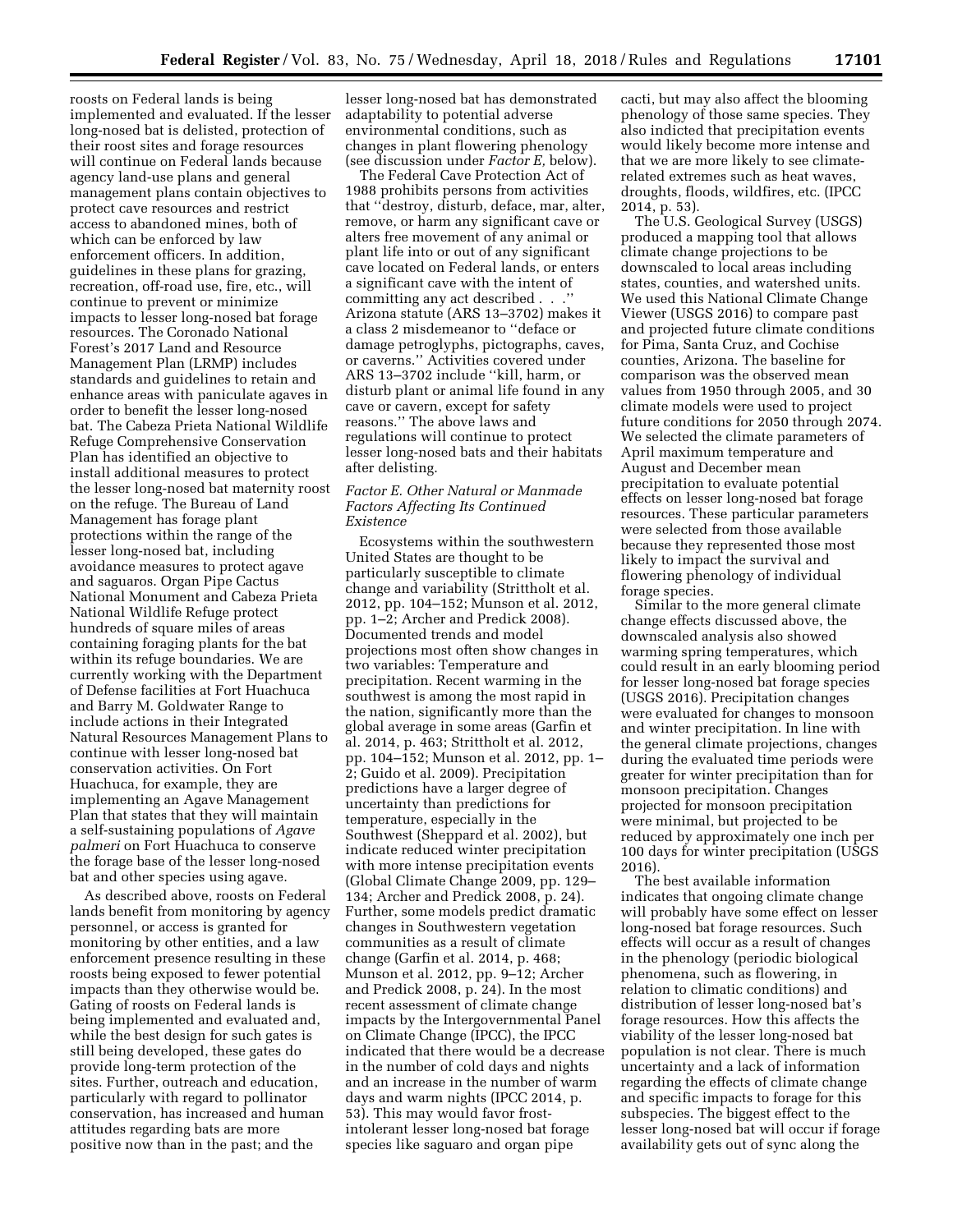''nectar trail'' such that bats arrive at the portion of the range they need to meet life-history requirements (migration, mating, birthing) and there are inadequate forage resources to support that activity. If the timing of forage availability changes, but changes consistently in a way that maintains the nectar trail, this subspecies is expected to adapt to those timing changes as stated above (see chapter 4 of the SSA Report (Service 2017). For example, as noted earlier, the resiliency of lesser long-nosed bats became evident in 2004, when a widespread failure of saguaro and organ pipe bloom occurred and lesser long-nosed bats were still, ultimately, able to subsist and raise young in southwestern Arizona in this atypical year. It is likely they did so by feeding more heavily on agaves (evident by agave pollen found on captured lesser long-nosed bats) than they typically do (see additional discussion under Factor A above). Although we are still not sure to what extent the environmental conductions described in climate change predictions will affect lesser long-nosed bat forage resource distribution and phenology, we have documented that lesser long-nosed bats have the ability to change their foraging patterns and food sources in response to a unique situation (Billings 2005; pp. 3– 4), providing evidence that this species is more resourceful and resilient than may have been previously thought. We find that the lesser long-nosed bat is characterized by flexible and adaptive behaviors that will allow it to remain viable under changing climatic conditions.

#### *Species Future Conditions and Viability*

We evaluated overall viability of the lesser long-nosed bat in the SSA report (Service 2017) in the context of resiliency, redundancy, and representation. Species viability, or the ability to survive long term, is related to the species' ability to withstand catastrophic population and specieslevel events (redundancy); the ability to adapt to changing environmental conditions (representation); and the ability to withstand disturbances of varying magnitude and duration (resiliency). The viability of this species is also dependent on the likelihood of new threats or risk factors or the continuation of existing threats now and in the future that act to reduce a species' redundancy, resiliency, and representation.

As described in the SSA report, we evaluated the viability of the lesser longnosed bat population at two timeframes, 15 years and 50 years. The 15-year timeframe represents the time it

generally takes to document the effectiveness of various research, monitoring, and management approaches that have been or are implemented related to lesser longnosed bat conservation. Therefore, the 15-year timeframe is a reasonable period of time within which we can predict outcomes of these activities in relation to the viability of the lesser long-nosed bat population. The 50-year timeframe is related primarily to the ability of various climate change models to reasonably and consistently predict or assess likely affects to lesser long-nosed bats and their forage resources. For each of these timeframes, we evaluated three future scenarios, a best-case scenario, a moderate-case scenario, and a worstcase scenario with respect to the extent and degree to which threats will affect the future viability of the lesser longnosed bat population. We also determined how likely it would be that each of these three scenarios would actually occur. The SSA report details these scenarios and our analysis of the effects of these scenarios, over the two timeframes, on redundancy, resiliency, and representation of the lesser longnosed bat population.

During our decision-making process, we evaluated our level of comfort making predictions at each of the two timeframes. Ultimately, while the SSA report evaluates both timeframes, the decision-makers could not reasonably rely on predictions of the future viability of the lesser long-nosed bat out to 50 years due to the uncertainty of climate change models and the difficulty of predicting what will happen in Mexico where the majority of this species' habitat occurs, but where we have less information with regard to the threats affecting the lesser longnosed bats. In the SSA report, all three scenarios were evaluated over both time frames (Service 2017, pp. 52–56). The evaluation results of future viability in the SSA report were identical for both timeframes (high viability), except in the worst-case scenario where, unlike the moderate- and best-case scenarios, the viability was moderate for the 15 year timeframe and low for the 50-year timeframe. For each future scenario, we describe how confident we are that that particular scenario will occur. This confidence is based on the following confidence categories: Highly likely (greater than 90 percent sure of the scenario occurring); moderately likely (70 to 90 percent sure); somewhat likely (50 to 70 percent sure); moderately unlikely (30 to 50 percent sure); unlikely (10 to 30 percent sure); and

highly unlikely (less than 10 percent sure).

The SSA report concluded that it is unlikely that the worst-case scenario will actually occur. The worst case scenario describes a drastic increase in negative public attitudes towards bats and lesser long-nosed bat conservation, a greater influence from white-nose syndrome, and the worst possible effects from climate change. Based on our experience and the past and ongoing actions of the public and the commitment of management agencies in their land-use planning documents to address lesser long-nosed bat conservation issues, both now and in the future in both the United States and Mexico, such drastic impacts are unlikely to occur (10 to 30 percent sure this scenario will occur). In fact, for the conditions outlined in the worst-case scenario, we find that certainty of the worst-case scenario occurring is closer to 10 percent than to 30 percent sure that this scenario would actually occur based on the commitment to conservation of this species and the adaptability of the lesser long-nosed bat.

Subsequent to the publication of the proposed delisting rule for the lesser long-nosed bat (82 FR 1665, January 6, 2017), we have been in communication with our public and agency conservation partners to determine the extent of their participation in the postdelisting monitoring of the lesser longnosed bat. Conservation partners will continue to implement management plans, such as the Forest Service's LRMPs, Bureau of Land Management's Resource Management Plans, Department of Defense's Integrated Natural Resources Management Plan that will result in continued coordination and implementation of existing and future conservation actions related to the lesser long-nosed bat as appropriate and as resources are available. Such ongoing commitment to lesser long-nosed bat conservation has already been seen subsequent to the delisting of this bat in Mexico and our experience has been that it will also continue in the United States after delisting.

Our SSA evaluated the current status of the population in relation to the population's resiliency, redundancy, and representation (Service 2017; pp. 3– 4). Resiliency addresses the population's health and ability to withstand stochastic events (numbers of individuals and population trajectory). Redundancy addresses the population's ability to withstand catastrophic events (number and distribution of population segments). Representation addresses diversity within the population (genetic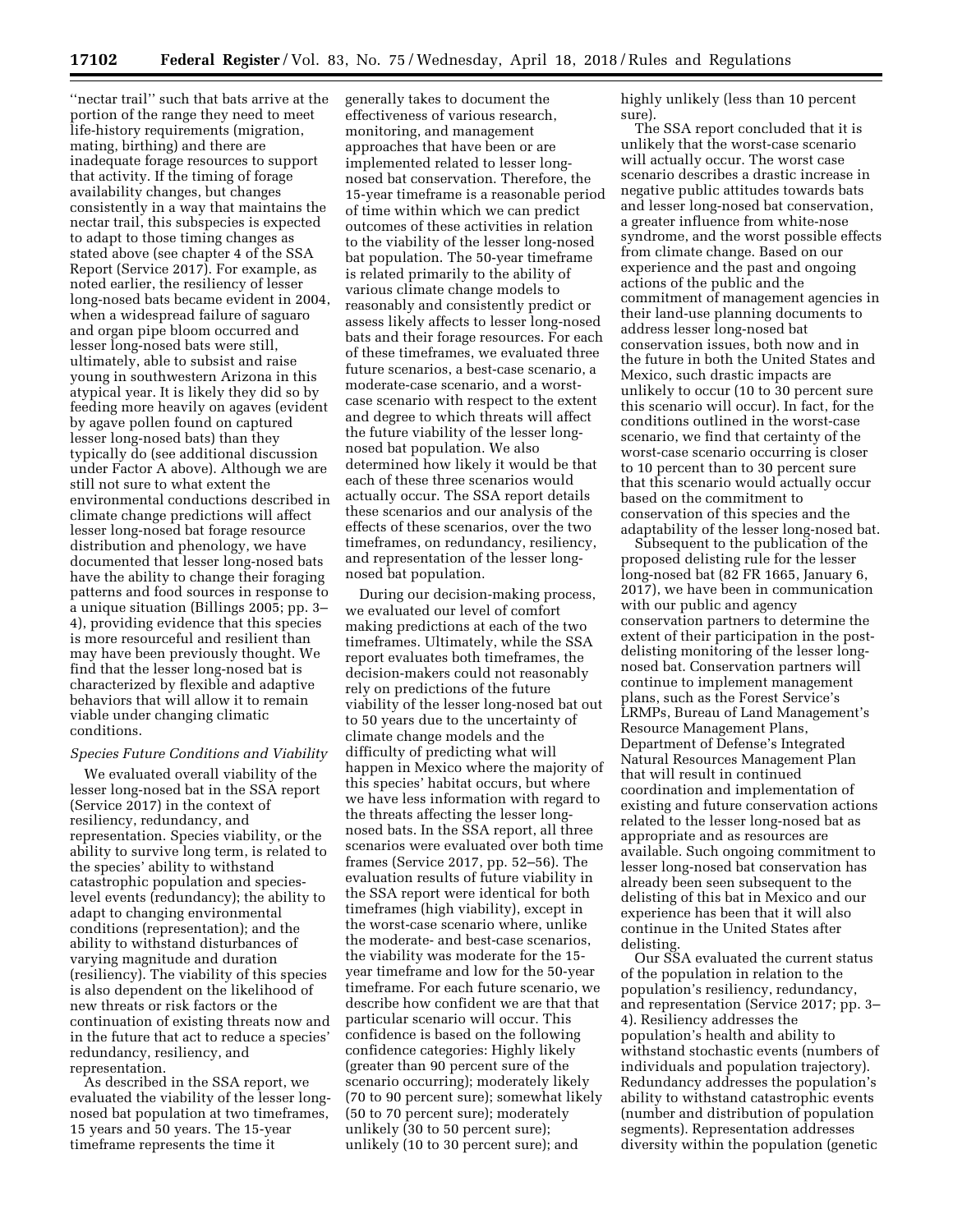and habitat variation). We also evaluated future scenarios to assess the future viability of the populations in the foreseeable future. Although the worstcase scenario was evaluated in the SSA report, because we found that it was unlikely to actually occur, the focus of our consideration was on the scenarios that had the greatest likelihood of occurring, the best- and moderate-case scenarios, where redundancy, resiliency, and representation remain high regardless of the timeframe or scenario considered. Under the current condition for the lesser long-nosed bat, as well as in both the best-case (somewhat likely to occur) and moderate-case (moderately likely to occur) future scenarios, redundancy, resiliency, and representation of the lesser long-nosed bat population remain high and the viability of the subspecies is maintained (Service 2017, pp. 64–66). Current and future viability is based on the following findings of the high resiliency, redundancy, and representation. Multiple occupied roost sites occur within both the resident and migratory segments of the population. The numbers of bats at these roost sites have been characterized as stable or increasing. Lesser long-nosed bat numbers have been documented as increasing from approximately 1,000 rangewide at the time of listing to approximately 200,000 currently. This includes stable and increasing numbers of bats at all roost types—maternity, late-summer transition, and mating roosts. Redundancy is high because there are multiple roost sites of each type of roost in both the migratory and non-migratory segments of the population. Lesser long-nosed bats have shown the ability to move among roost sites based on ephemeral forage availability allowing the bats to adapt to the ever-changing availability of forage resources. Ramirez (2011, entire) investigated population structure of the lesser long-nosed bat through DNA sampling and analysis and reported that combined results indicated sampled individuals belong to single population including both the United States and Mexico. Consequently, individuals found in the northern migratory range (United States) and in Mexico should be managed as a single population. Because the lesser long-nosed bats in both the United States and Mexico are considered a single population, there is little overall genetic variation. However, because of the large range and migratory nature of this species, the lesser longnosed bat occupies a tremendous variety of vegetation communities and habitat types. This overall high diversity of

habitat provides high representation across the range (see chapter 5 of the SSA Report (Service 2017).

The future viability of this subspecies is dependent on a number of factors. First, an adequate number of roosts in the appropriate locations is needed. As detailed in the SSA report, adequate roosts of all types (maternity, mating, transition, and migratory) currently exist and are likely to exist into the foreseeable future (Service 2017; pp. 8– 14). Second, sufficient available forage resources are located in appropriate areas, including in proximity to maternity roosts and along the ''nectar trail'' used during migration. The discussion above and the SSA report detail our analysis and determination that forage resources are adequate and that the lesser long-nosed bat is likely to adapt to any changes in forage availability in the future (Service 2017; pp. 15–20). In addition, the SSA report analyses the contribution of current and future management of threats to the subspecies' long-term viability. The future viability of the lesser long-nosed bat will also depend on continued positive human attitudes towards the conservation of bats, implementation of conservation actions protecting roost sites and forage and migration resources, and implementation of needed research and monitoring to inform adaptive management as discussed above and in our SSA report.

#### **Determination**

Section 4 of the Act and its implementing regulations, 50 CFR part 424, set forth the procedures for listing, reclassifying, or removing species from the Federal Lists of Endangered and Threatened Wildlife and Plants. ''Species'' is defined by the Act as including any species or subspecies of fish or wildlife or plants, and any distinct vertebrate population segment of fish or wildlife that interbreeds when mature (16 U.S.C. 1532(16)). Once the ''species'' is determined, we then evaluate whether that species may be endangered or threatened because of one or more of the five factors described in section 4(a)(1) of the Act. We must consider these same five factors in reclassifying or delisting a species. The Act defines an ''endangered species'' as a species that is ''in danger of extinction throughout all or a significant portion of its range,'' and a ''threatened species'' as a species that is ''likely to become an endangered species within the foreseeable future throughout all or a significant portion of its range.'' The analysis of threats must include an evaluation of both the threats currently facing the species and the threats that

are reasonably likely to affect the species in the foreseeable future. We may delist a species according to 50 CFR 424.11(d) if the best available scientific and commercial data indicate that the species is neither endangered or threatened for the following reasons: (1) The species is extinct; (2) the species has recovered and is no longer endangered or threatened; and/or (3) the original scientific data used at the time the species was classified were in error.

## *Lesser Long-Nosed Bat Determination of Status Throughout All of its Range*

The total numbers of lesser longnosed bats across its range are stable or increasing at nearly all roost sites being monitored based on the professional judgment of biologists and others involved in these efforts. While we acknowledge that the data we have does not allow us to draw statistically defensible population trend conclusions, the total number of bats currently documented is many times greater than the total number of bats documented at the time of listing in 1988. At the time of listing, fewer than 500 lesser long-nosed bats were estimated to remain in the United States; current estimates are greater than 100,000 bats. At the time of listing, the estimated rangewide population was fewer than 1,000 lesser long-nosed bats. Current range-wide estimates are approximately 200,000 lesser longnosed bats. While this may, in large part, reflect a better approach to survey and monitoring in subsequent years, it changes our view of the danger of extinction of the species and gives us better information upon which to evaluate the status of the lesser longnosed bat population.

This better information is related to the species' population size, the number of roosts, and its distribution. In addition, there have been increased efforts related to habitat protection (identification of roost sites and forage resources in planning efforts, implementation of protective measures for roosts and forage resources, increased awareness of habitat needs, etc.) and additional efforts for habitat protection are planned to be implemented in the future, regardless of the listing status of this subspecies. Threats identified at the time of listing are not as significant as thought or have been addressed to such an extent that they no longer threaten the lesser longnosed bat population, now or in the future. For example, effects to agaves, a key lesser long-nosed bat forage resource, from prescribed burning and livestock grazing is not a significant impact to lesser long-nosed bat forage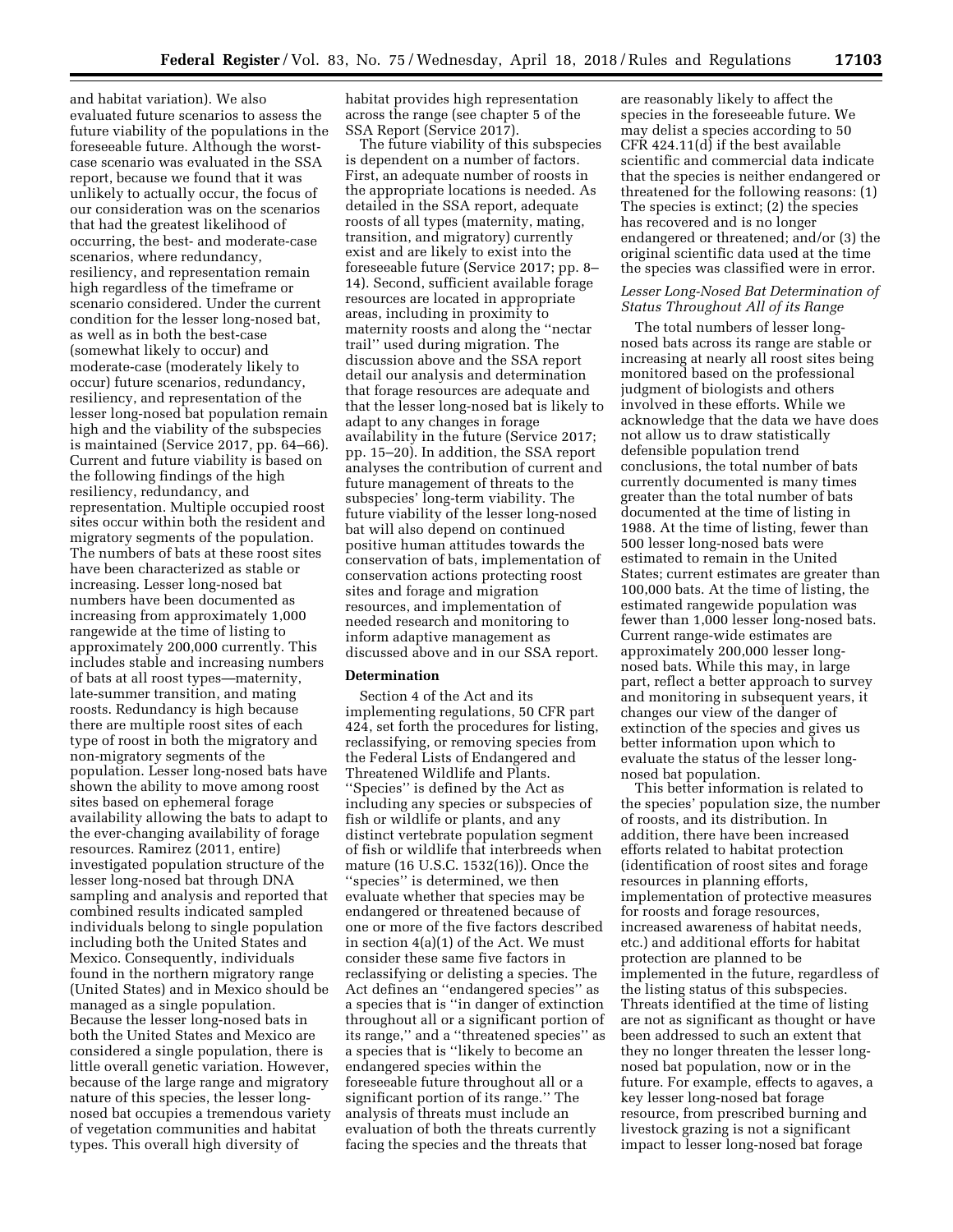availability (FWS 2016; p. 33–35). Vandalism and human disturbance has been reduced at roost sites due to actions implemented by land management and border management agencies, including the use of fencing and gates and land use planning (FWS 2016; pp. 28–32). Forage resource impacts from agave harvesting for tequila production and non-target impacts to lesser long-nosed bats from vampire bat control in Mexico have both been reduced due to ongoing outreach and education (FWS 2016, p. 32 and 38). Public support for bats has increased with ongoing education and outreach and this has resulted in the public being more supportive of actions taken to reduce threats to bats including the protection of roosts and forage resources (FWS 2016; pp. 45–46). This increased level of information related to population, roosts, and distribution, along with ongoing conservation efforts, combined with the current state of its threats, allow us to conclude that the subspecies is not in danger of extinction and is not expected to become endangered in the foreseeable future. Our thorough evaluation of the available data for occupancy, distribution, and threat factors, as well as the opinions of experts familiar with this subspecies, indicates a currently viable population status with a stable to increasing trend.

In the case of the lesser long-nosed bat, we have determined that, while the above threats may be affecting individuals or specific sites or areas within the range of the lesser long-nosed bat, they do not represent significant threats to the overall population of the lesser long-nosed bat. Therefore, after assessing the best available information, we conclude that the lesser-long nosed bat has recovered and no longer meets the definition of endangered or threatened under the Act. We conclude that the lesser long-nosed bat is not in danger of extinction throughout all of its range and we also find that the lesser long-nosed bat is not likely to be in danger of extinction throughout all of its range in the foreseeable future.

### *Lesser Long-Nosed Bat Determination of Status in Significant Portion of its Range*

On July 1, 2014, we published a final policy interpreting the phrase ''significant portion of its range'' (SPR) (79 FR 37578) (SPR Policy). Aspects of that policy were vacated for species that occur in Arizona by the United States District Court for the District of Arizona. *Center for Biological Diversity* v. *Jewell,*  No. CV–14–02506–TUC–RM (D. AZ. Mar. 29, 2017). Because this species occurs in Arizona, we are not relying on the portions of the SPR policy that were

vacated by the court in this decision. Pursuant to the Act, a species may warrant listing if it is in danger of extinction or likely to become so throughout all or a significant portion of its range. We interpret the phrase ''significant portion of its range'' in the Act's definitions of ''endangered species'' and ''threatened species'' to provide an independent basis for listing a species in its entirety; thus there are two situations (or factual bases) under which a species would qualify for listing: A species may be in danger of extinction or likely to become so in the foreseeable future *throughout all of its range; or* a species may be in danger of extinction or likely to become so *throughout a significant portion of its range.* If a species is in danger of extinction throughout a significant portion of its range, the species, is an ''endangered species.'' The same analysis applies to ''threatened species.'' Having determined that the lesser longnosed bat is not endangered or threatened throughout all of its range, we next consider whether there are any significant portions of its range in which the lesser long-nosed bat is in danger of extinction or likely to become so.

The procedure for analyzing whether any portion is a SPR is similar, regardless of the type of status determination we are making. When we conduct a SPR analysis, we first identify any portions of the species' range that warrant further consideration. The range of a species can theoretically be divided into portions in an infinite number of ways. However, there is no purpose in analyzing portions of the range that have no reasonable potential to be significant or in analyzing portions of the range in which there is no reasonable potential for the species to be endangered or threatened. To identify only those portions that warrant further consideration, we determine whether substantial information indicates that: (1) The portions may be ''significant''; and (2) the species may be in danger of extinction there or likely to become so within the foreseeable future. Depending on the biology of the species, its range, and the threats it faces, it might be more efficient for us to address the significance question first or the status question first. Thus, if we determine that a portion of the range is not ''significant,'' we do not need to determine whether the species is endangered or threatened there; if we determine that the species is not endangered or threatened in a portion of its range, we do not need to determine if that portion is ''significant.'' In practice, a key part of the determination

that a species is in danger of extinction in a significant portion of its range is whether the threats are geographically concentrated in some way. If the threats to the species are affecting it uniformly throughout its range, no portion is likely to have a greater risk of extinction, and thus would not warrant further consideration. Moreover, if any concentration of threats apply only to portions of the range that clearly do not meet the biologically based definition of ''significant'' (*i.e.,* the loss of that portion clearly would not be expected to increase the vulnerability to extinction of the entire species), those portions would not warrant further consideration.

We identified portions of the lesser long-nosed bat's range that may be significant, and examined whether any threats are geographically concentrated in some way that would indicate that those portions of the range may be in danger of extinction, or likely to become so in the foreseeable future. Within the current range of the lesser long-nosed bat, some distinctions can be made between Mexico and the United States, such as the presence of an international border with associated differences in laws and culture, areas of different vegetation communities, areas of different management approaches, etc. However, we have not found that any of these geographic distinctions are characterized as areas where threats are concentrated. Therefore, our analysis indicates that the species is unlikely to be in danger of extinction or to become so in the foreseeable future in any geographic region within the range of the lesser long-nosed bat. The primary driver of the status of the species continues to be roost site disturbance or loss. This and other factors affecting the viability of the lesser long-nosed bat population as discussed above occur throughout the range of the bat. We have found no areas where the threats are concentrated in any geographic region. Therefore, we have not identified any portion of the range that warrants further consideration to determine whether they are a significant portion of its range.

We also evaluated representation across the lesser long-nosed bat's range to determine if certain areas were in danger of extinction, or likely to become so, due to isolation from the larger range. Ramirez (2011, entire) investigated population structure of the lesser long-nosed bat through DNA sampling and analysis and reported that combined results indicated sampled individuals belong to single population including both the United States and Mexico. Consequently, individuals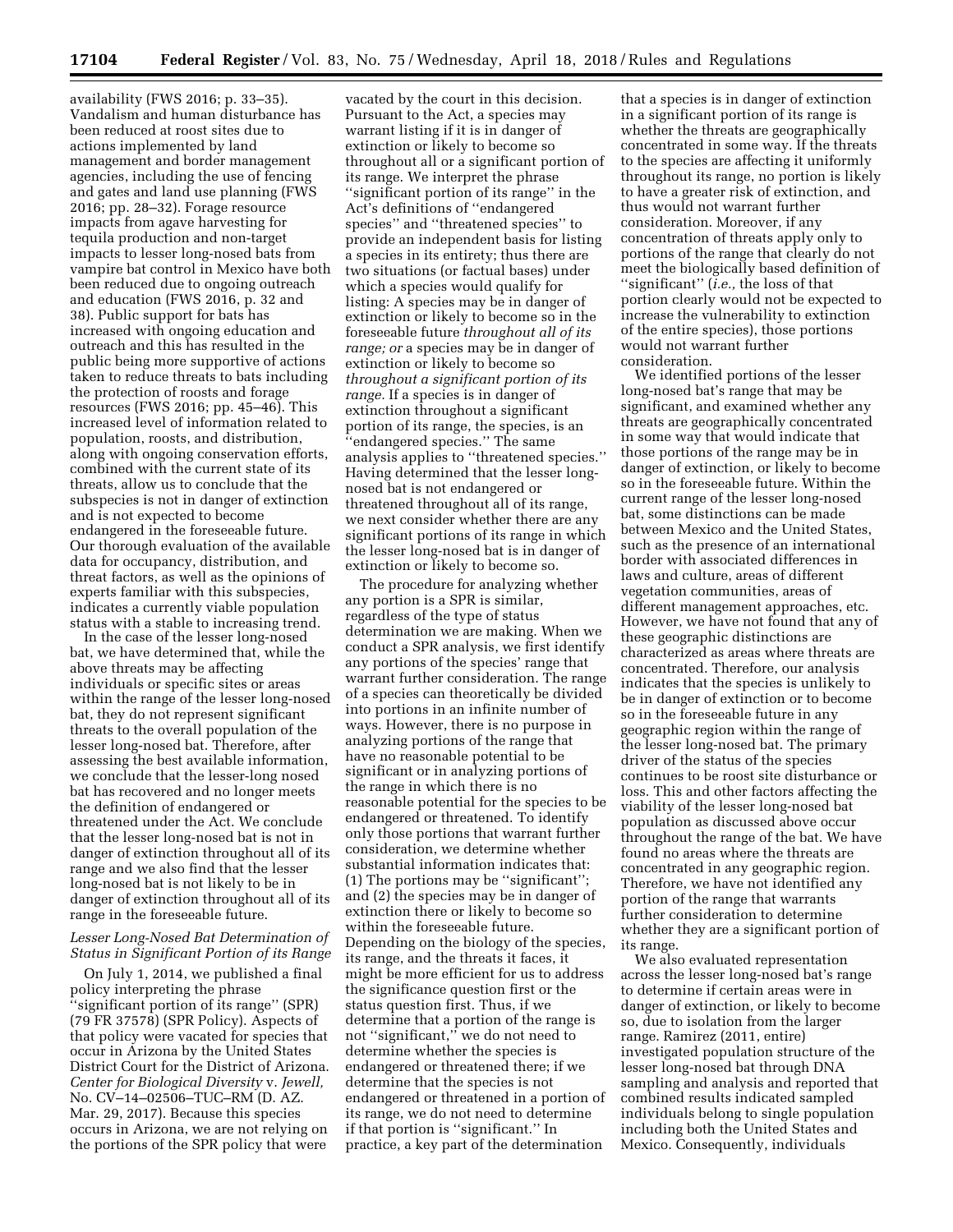found in the northern migratory range (United States) and in Mexico should be managed as a single population. Additionally, the species' population has increased from an estimated 1,000 lesser long-nosed bats rangewide at the time of listing to over 200,000 currently.

Our analysis indicates that there is no geographic portion of the range that is in danger of extinction or likely to become so in the foreseeable future. Therefore, based on the best scientific and commercial data available, no portion warrants further consideration to determine whether the species may be endangered or threatened in a significant portion of its range.

We have determined that none of the existing or potential threats cause the lesser long-nosed bat to be in danger of extinction throughout all or a significant portion of its range, nor is the subspecies likely to become endangered within the foreseeable future throughout all or a significant portion of its range. We may delist a species according to 50 CFR 424.11(d) if the best available scientific and commercial data indicate that: (1) The species is extinct; (2) the species has recovered and is no longer endangered or threatened; or (3) the original scientific data used at the time the species was classified were in error. On the basis of our evaluation, we conclude that, due to recovery, the lesser long-nosed bat is not an endangered or threatened species. We therefore remove the lesser long-nosed bat from the Federal List of Endangered and Threatened Wildlife at 50 CFR 17.11(h).

### **Effects of the Rule**

This final rule revises 50 CFR 17.11(h) by removing the lesser long-nosed bat from the Federal List of Endangered and Threatened Wildlife. The prohibitions and conservation measures provided by the Act, particularly through sections 7 and 9, no longer apply to this subspecies. Federal agencies are no longer required to consult with the Service under section 7 of the Act in the event that activities they authorize, fund, or carry out may affect the lesser long-nosed bat. Because no critical habitat was ever designated for the lesser long-nosed bat, this rule would not affect 50 CFR 17.95. State laws related to the lesser long-nosed bat will remain in place. State and Federal laws related to protection of habitat for the lesser long-nosed bat, such as those addressing effects to caves and abandoned mines, as well as protected plant species such as columnar cacti and agaves, will remain in place.

## **Future Conservation Measures**

Section 4(g)(1) of the Act requires the Secretary of the Interior, through the Service and in cooperation with the States, to implement a system to monitor, for not less than 5 years, all species that have been recovered and delisted. The purpose of this requirement is to develop a program that detects the failure of any delisted species to sustain populations without the protective measures provided by the Act. If, at any time during the monitoring period, data indicate that protective status under the Act should be reinstated, we can initiate listing procedures, including, if appropriate, emergency listing.

To fulfill the post-delisting monitoring requirement, we developed a draft post-delisting monitoring plan for the lesser long-nosed bat in coordination with the State wildlife agencies from Arizona and New Mexico. We will be publishing a notice of the availability of the draft post-delisting monitoring plan for comment shortly. We will continue to coordinate with other Federal agencies, State resource agencies, interested scientific organizations, and others as appropriate to implement an effective post-delisting monitoring plan for the lesser longnosed bat.

### **Summary of Comments and Recommendations**

In the proposed rule published on January 6, 2017 (82 FR 1665) in the **Federal Register**, we requested that all interested parties submit written comments on the proposal by March 7, 2017. We also contacted appropriate Federal and State agencies, Tribal entities, scientific experts and organizations, and other interested parties and invited them to comment on the proposal. We did not receive any requests for a public hearing.

### *State and Peer Review Comments*

Section 4(b)(5)(A)(ii) of the Act states that the Secretary must give actual notice of a proposed regulation under section 4(a) to the State agency in each state in which the species is believed to occur, and invite the comments of such agency. Section 4(i) of the Act directs that the Secretary will submit to the State agency a written justification for his or her failure to adopt regulations consistent with the agency's comments or petition. The Service submitted the proposed regulation to both the AGFD and the New Mexico Department of Game and Fish (NMGFD). We received comments supporting the proposed rule from both agencies.

In accordance with our peer review policy, which was published July 1, 1994 (59 FR 34270), we solicited expert opinion on the SS) from which the proposed delisting rule was developed. Specifically, we solicited peer review from six knowledgeable, independent individuals with scientific expertise and background related to bats in general and to lesser long-nosed bats specifically. We received responses from two of the invited peer reviewers. Editorial and clarifying comments, as well as additional data and supporting citations, have been incorporated into this final delisting rule and the SSA.

We reviewed all comments received from the peer reviewers and the State agencies for substantive issues and new information regarding the delisting of the lesser long-nosed bat. These comments are addressed below.

*Comment (1):* Both the NMGFD and the AGFD are supportive of the proposed rule and indicated that both the proposed rule and the Service's SSA provide sufficient justification for the removal of the lesser long-nosed bat from the List of Endangered and Threatened Wildlife. The AGFD reiterated supporting data and stated that they ''look forward to our continued collaboration in developing an adequate post-delisting monitoring plan and implementing those techniques that ensure the status of the lesser long-nosed bat continues to improve once removed from the regulatory protections of the Endangered Species Act.'' The NMGFD provided clarifying information and suggestions, which have been incorporated in the SSA and the final delisting rule.

*Our Response:* We appreciate the NMGFD and the AGFD's support and continued commitment to the conservation of the lesser long-nosed bat. We also look forward to working with both of these State agencies on post-delisting monitoring and adaptive management, if necessary, of the lesser long-nosed bat.

*Comment (2):* The AGFD commented on the issue of substantially reduced numbers at a major lesser long-nosed bat maternity roost in 2017 and what that might mean for our proposed delisting of this species.

*Our Response:* As described above, the largest known maternity roost for the lesser long-nosed bat experienced an 86 percent decline between 2016 and 2017. We do not have a complete understanding of what caused the fatality event in 2017 and what that ultimately means for the lesser longnosed bat population. The decline was likely due to mortality, but it could be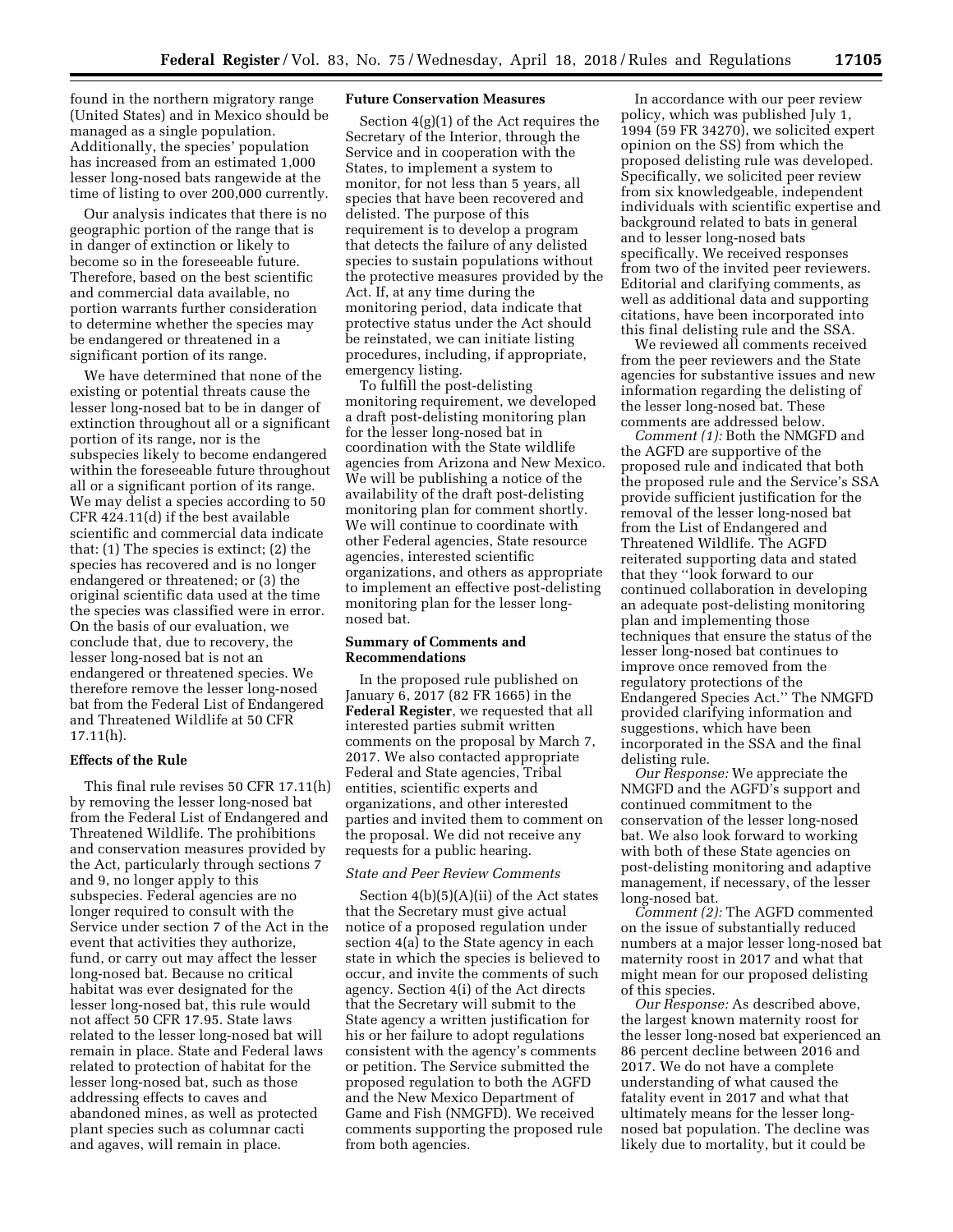the result of migrating females using other roosts in the area or resource conditions in Mexico resulted in fewer bats migrating northward. We do not know if this decline represents a permanent loss of these bats. We will work with our partners in Mexico and the United States to increase the monitoring effort at this roost, as well as consider roost counts at other maternity roosts in the region, and gather information on resource conditions in both the United States and Mexico. This will provide information needed to better understand what the causes and implications of the events of 2016 and 2017 are and what, if any, ramifications this has on the viability of the lesser long-nosed bat population. This roost is included in our draft post-delisting monitoring plan, so we will continue to monitor and evaluate this roost for the next 15 years and implement adaptive management actions as appropriate.

Despite this decline, significantly more lesser long-nosed bats remain than when we listed the species, and the threats are not as significant as we concluded at the time of listing. When looking at the overall data from the past 20 years and applying our best professional judgment, we find that the overall lesser long-nosed bat population trend is positive, a conclusion that our conservation partners in Mexico also relied upon when they delisted the lesser long-nosed bat in 2013. Consequently, stable and increasing numbers of lesser long-nosed bats, in conjunction with the various analyses included in our SSA have led us to conclude that the lesser long-nosed bat no longer meets the definition of threatened or endangered under the Endangered Species Act.

*Comment (3):* One peer reviewer expressed concern that habitat loss and climate change could create a catastrophic effect on resource availability in the southwestern United States. The reviewer also believed that food items are lacking along the migration route in the United States. Thus, the reviewer believed that the species should not be delisted at this time.

*Our Response:* We reviewed the best scientific and commercial information available when conducting the threats analysis. We acknowledge that climate change is likely to affect forage availability in the future, both in Mexico and the United States. However, we cannot predict at this time specifically how forage resources will be affected, and how lesser long-nosed bats are likely to respond to these changes. Loss of lesser long-nosed bat habitat and forage resources are a threat that does

not appear to be as significant as described at the time this species was listed as an endangered species. In the SSA and this final delisting rule, we discuss the apparent flexibility and adaptability of the lesser long-nosed bat with regard to changes in forage availability. We acknowledge that the opportunity to observe this adaptability has been limited and may not represent future long-term changes in forage availability; however, it provides evidence of the ability of this species to maintain viability during local or seasonal changes in forage availability. We have determined that, while threats to forage availability may be affecting individuals or specific sites or areas within the range of the lesser long-nosed bat, they do not represent significant threats to the overall population of the lesser long-nosed bat.

Overall, the threats to foraging areas have been reduced since the species was listed under the Act. Foraging habitat for the species is primarily on public lands and is managed and conserved through inclusion in resource management plans as noted in Factor D above. Thus, land use plans, State regulatory mechanisms, and ongoing conservation measures support increased conservation efforts for the lesser long-nosed bat habitat and forage resources in the United States.

*Comment (4):* One peer reviewer suggested that we attempt to get better documentation related to the consistency and quality of data used to evaluate and describe the status of the lesser long-nosed bat in Mexico.

*Our Response:* We are committed to ongoing communication and coordination with our Mexican conservation partners. The draft postdelisting monitoring plan includes the use of available information on the status of the lesser long-nosed bat in Mexico to ensure that we consider the entire range of the species in assessing its status absent the protections of the Act. We consider the information we used during development of the SSA and the final delisting rule related to the 2013 delisting of the lesser long-nosed bat in Mexico, in conjunction with other data from Mexico provided during our SSA process, to be the best available scientific information at this time. We will work with our partners on both sides of the U.S.-Mexico border to update and improve the information regarding the status of the lesser longnosed bat in Mexico.

# *Public Comments*

During the public comment period for the proposed rule, we received comments from 19 individuals or

organizations. Of these, six provided substantial comments which we address below.

*Comment (6):* Several commenters would support the Service in downlisting the lesser long-nosed bat to a threatened species, but do not support delisting.

*Our Response:* We assessed the status of the species based on the best available scientific and commercial information, and included expert input and review. Mexico completed a similar process in 2013 where they evaluated the current status of the lesser longnosed bat in Mexico. The result of that analysis was the removal of the lesser long-nosed bat from Mexico's version of the endangered species list. We considered that determination when evaluating the range-wide status of the lesser long-nosed bat. We analyzed the information within the SSA and determined that the lesser long-nosed bat does not meet the definition of endangered nor does it meet the definition of a threatened species, because the future scenario's analysis indicate that the lesser long-nosed bat will retain its viability into the foreseeable future due to high resiliency, redundancy, and representation. In addition, the population is stable or increasing, threats are not as significant as previously believed or have been alleviated through management, and conservation actions continue to be implemented. Therefore, the lesser longnosed bat is not in danger of extinction now or within the foreseeable future. We have determined that the lesser-long nosed bat has recovered and no longer meets the definition of endangered or threatened under the Act.

*Comment (7):* Several commenters requested that the Service explain the rationale it used to estimate the current population of the species. One commenter stated that the estimate regarding post-maternity population size in the proposed rule is not a defendable number.

*Our Response:* Counts of bats at nearly every known lesser long-nosed bat roost have occurred at least to some extent over the past 20 years in both the United States and Mexico. We cannot generate statistically rigorous population numbers or trend from these counts because limited resources has meant that roost counts do not always occur annually and, with the exception of a few sites, very rarely have multiple counts per year been completed. However, these counts have generally occurred multiple times over the past 20 years and they represent information that can be used to assess the status of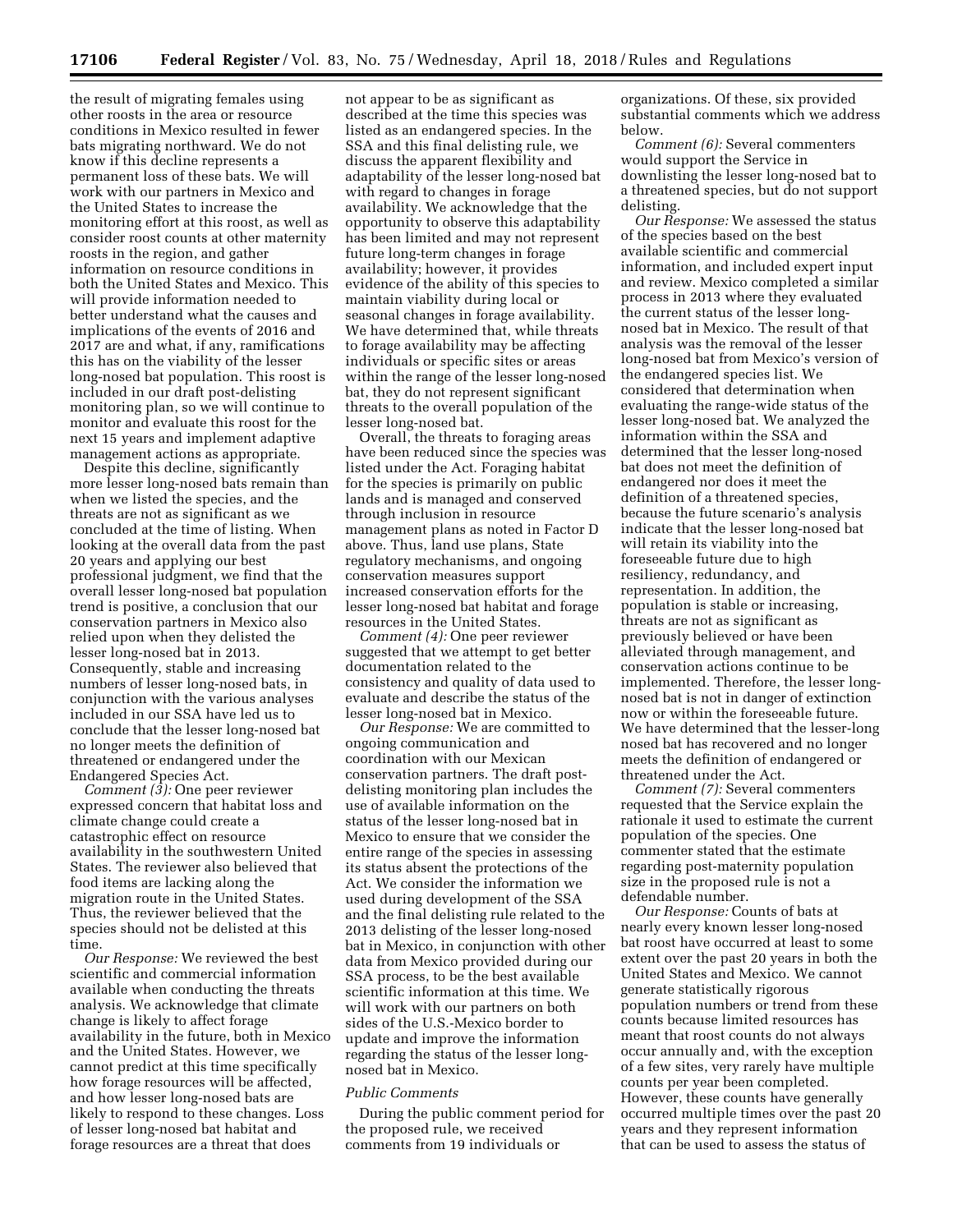the population. To do this, we relied upon the professional judgement of those conducting the counts, supported by a data set that, although not statistically robust, is a long-term data set. This input has been that, in general, the trend in overall numbers has been stable or increasing in both the United States and Mexico (AGFD 2005 and 2016, entire; Medellín and Torres 2013, pp. 11–13; Buecher 2016, p. 10; Cerro 2012, p. 23). The number of lesser longnosed bats at any given roost fluctuates considerably each year and among years making it crucial to have long-term data sets to assess the status of the lesser long-nosed bat population. We considered the overall roost counts for maternity sites and at late-summer transition roosts, understanding that there is likely some overlap between individuals within those two sets of data. We also considered count data from Mexico understanding that there is overlap of individuals within the migratory segment of the population that inhabits both the United States and Mexico. This has allowed us to estimate that the overall population is probably at least 200,000, especially considering that one maternity site has consistently been counted at over 100,000 bats annually for many years. It also allows us to support the conclusion given to us by researchers familiar with these roost sites that indicate increasing and stable populations at nearly all roost sites that are being monitored. A good example are roost sites on Fort Huachuca in the Huachuca Mountains of Arizona. Monitoring over the past 24 years indicates steady increases in the numbers of lesser long-nosed bats at these roosts. In addition, two roost sites that had been abandoned have been reoccupied (Sidner 2005; Buecher 2016; p. 17). However, we also have documented the abandonment of roost sites including roost sites in the Chiricahua and Santa Rita mountain ranges.

We believe that we have conservatively estimated the overall lesser long-nosed bat population to be at least 200,000. The count data used in the SSA and the proposed delisting rule represent more of an index of population size and not the exact number of lesser long-nosed bats that exist within its range. Again, we acknowledged that the population numbers used in the SSA and the proposed delisting rule do not represent actual population numbers. We are required to make decisions based on the best available scientific and commercial data and have used this count data to evaluate the current status of the

species. While numbers fluctuate both within and between years, the count data we used was generally gathered using a consistent approach and over a relatively long period of time such that we believe this does provide an index of population size. The total number of bats currently being documented is many times greater than those numbers upon which the listing of this species relied, and while this may, in large part, reflect a better approach to survey and monitoring in subsequent years, it gives us better information upon which to evaluate the status of the lesser longnosed bat population.

In addition, a documented expansion of the known range of the lesser longnosed bat in the United States has occurred subsequent to listing. According to Bat Conservation International (lit 2017), recent reports from Dr. Keith Geluso at the University of Nebraska have identified the presence of lesser long-nosed bats near Gila, New Mexico. This is an expansion of over 100 miles north of known occurrences in Hidalgo County, NM. Additional data collected by Buecher Biological Consulting confirmed the presence of this species in the southern Big Burros Mountains at hummingbird feeders (HEG 2015, entire). These reports are approximately 100 miles north of the historic northern extent of their range in the Peloncillo and Big Hatchet Mountains.

*Comment (8):* Several commenters suggested that additional evaluation and quantitative analyses of the population size and trend is needed before a determination that downlisting or delisting can be supported.

*Our Response:* As stated in our response to the previous comment, we acknowledge that we do not have statistically rigorous roost count data that provides a statistically sound population estimate. Past, current, and future resources have not and are unlikely to support future roost counts at the intensity needed to provide such a population estimate. However, the count data we do have, in conjunction with the professional judgment of the biologists conducting these counts and of those involved in the management of roost sites, does provide us a picture of increased numbers and known roost sites subsequent to the listing of the lesser long-nosed bat in 1988. As stated in the proposed rule, there has been a steadily increasing effort related to the conservation of this subspecies for the last 20 years following the completion of the lesser long-nosed bat recovery plan. Better methods of monitoring have been developed. These monitoring efforts have led to an increase in the

number of known roosts throughout its range. The 1988 listing rule emphasized low population numbers along with an apparent declining population trend. At this time, we have documented increased lesser long-nosed bat numbers and positive trends at most roosts sites, as well as an increased number of knowns roosts and an expansion of the range of this species in the United States.

Much of the debate as to the legitimacy of the 1988 listing of the lesser long-nosed bat centers around the population numbers and trends recorded from roost site monitoring. At the time of listing, population numbers and trends used by the Service in determining the endangered status of the lesser long-nosed bat showed low numbers and a declining trend (Wilson 1985). Information gathered since the listing show higher population numbers and a generally stable to increasing trend (Cockrum and Petryszyn 1991, AGFD 2005, entire, AGFD 2016, entire). Further, the increasing trend in Mexico warranted and resulted in the removal of the lesser long-nosed bat from Mexico's Law for Endangered Protection in 2013.

We anticipate that ongoing postdelisting monitoring will detect any significant changes in population health and allow for adaptive management responses, including possible re-listing, if necessary. As is the case with many listed species, we have not had, nor do we anticipate that we will have in the future, adequate resources to gather all the information we would like or feel is necessary to evaluate prior to delisting the lesser long-nosed bat. We rely on the best available scientific and commercial information. Based on this information, we have determined that the population of the lesser long-nosed bat is currently viable and will likely maintain viability into the future based on the analysis contained in our SSA and this final rule.

*Comment (9):* Several commenters remarked on and requested that the Service should more rigorously consider whether roost protections are likely to be maintained post-delisting in the absence of regulatory requirements of the Act.

*Our Response:* After delisting, the lesser long-nosed bat will continue to be a high priority for conservation activities due to its status in both New Mexico and Arizona's State Wildlife Action Plans (SWAP). New Mexico has the species identified as a Species of Greatest Conservation Need. In Arizona's SWAP, the lesser long-nosed bat is named as a special status species and monitoring roosts is a proposed activity in the plan. Further, the U.S.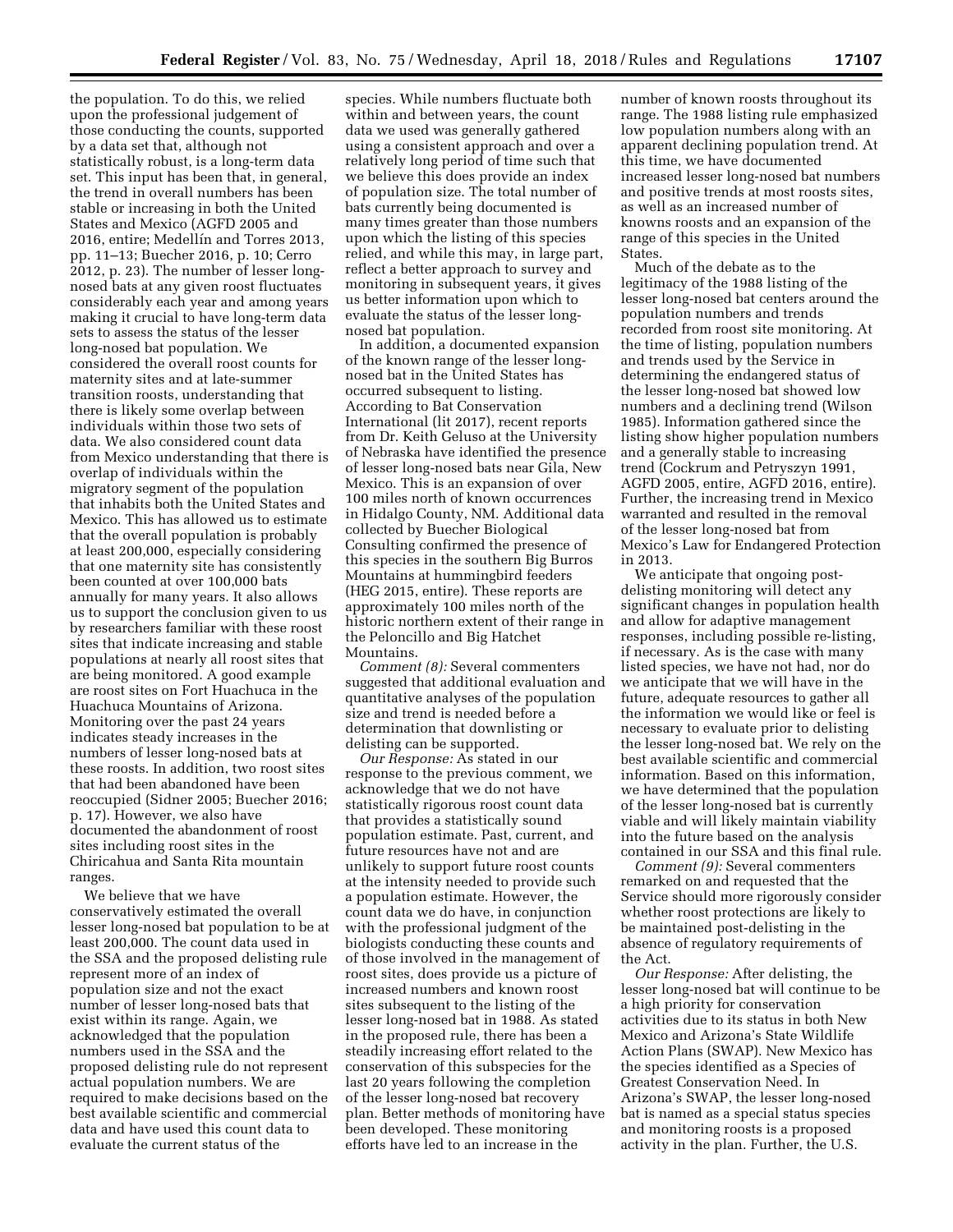Forest Service has the species identified as Regional Forester Sensitive, providing it with additional conservation status in all regional USFS National Environmental Policy Act analyses. These classifications and proposed conservation activities were not identified when the lesser longnosed bat was listed in 1988.

We acknowledge that sustaining efforts of post-delisting monitoring can be challenging and subject to competing priorities for available resources. Nonetheless, we have designed the draft post-delisting monitoring plan to be realistic given limited resources and will continue to work with our conservation partners to obtain the resources necessary to implement postdelisting monitoring. As occurred prior to delisting, we anticipate protection and conservation of the lesser longnosed bat will continue to be implemented as the result of existing management and land use plans, as well as other State and Federal laws related to protection of bats and their habitats, including caves used as roosts. These laws and plans will continue to be implemented and used to benefit the conservation of the lesser long-nosed bat following delisting. We acknowledge that the level of support for ongoing lesser long-nosed bat conservation actions changes over time and is often focused on species listed under the Act. However, we have reached out to our Federal and non-Federal lesser longnosed bat conservation partners as we worked to address comments on and finalize the delisting rule for the lesser long-nosed bat to assess their level of participation in future conservation actions for this species. They have indicated that they will continue to implement conservation actions as appropriate and as resources are available.

Our discussion in Factor A above includes a number of specific examples of conservation actions that our conservation partners have and are implementing; many of which are regulatory requirements. We are confident that actions similar to those discussed above in this section will continue to benefit the conservation of lesser long-nosed bat even absent the regulatory protections of the Act as such actions have done in Mexico. Lesser long-nosed bat recovery has occurred because of the commitments of our conservation partners that have gone well beyond the requirements of the Act. The recovery of the lesser longnosed bat is evidence of how effective species conservation can be when supported by a committed, active group of binational conservation partners.

*Comment (10):* One commenter suggested that gates are ineffective in protecting lesser long-nosed bat roosts.

*Our Response:* We are still developing the most appropriate gate design and implementation strategy for gates on lesser long-nosed bat roosts. Three efforts to physically protect roosts through the use of gates or barriers have been implemented (Bluebird and State of Texas). The experimental fence at the Bluebird Mine worked initially, but it was subsequently vandalized resulting in roost abandonment. The gate was repaired and there have been no subsequent breeches and the bats have recolonized the site. Gating at the State of Texas mine has had some success (the site is protected, but bat numbers have declined), but we still do not know how lesser long-nosed bats will adapt to gates over time or if gates will prove to be a viable option for lesser long-nosed bat roost protection, especially at roosts containing the largest numbers of bats. A protective gate was installed at the Cave of the Bells roost site. This site has not been occupied since gating (AGFD 2005, entire). It is not entirely clear if the gating was responsible for abandonment of this roost, but additional research has indicated that gating may be problematic for lesser long-nosed bats based on colony size and flight speeds. Bat gates are an excellent conservation tool for bat roosts, but they may not be as suitable for lesser long-nosed bats (Ludlow and Gore 2000). Further research, similar to efforts at Coronado National Memorial, is needed before the effectiveness of this tool can be determined (Bucci et al. 2003). Current efforts are underway to use the existing gate at Coronado National Memorial to determine a better gate design and configuration with regard to lesser long-nosed bats. Regardless, the gates do provide protection from disturbance and as such, benefit the long-term conservation of the lesser long-nosed bat.

*Comment (11):* Several commenters stated that with the on-going impact of illegal border activity occurring across the U.S.-Mexico border, abandoned mines and caves used by the bat are still at risk from disturbance.

*Our Response:* Patterns of crossborder traffic are continually changing and, while the level of use in proximity to roosts may rise and fall, roost sites nonetheless occur in areas where they are vulnerable to disturbance by border traffic. In general, recent data indicates that illegal border crossings have decreased. This may indicate a current downturn in illegal border activity, but this trend may reverse at any time. The roost monitoring proposed in our draft

post-delisting monitoring plan will provide regular assessments of lesser long-nosed bat roosts and allow us to respond appropriately if threats or impacts from illegal border activities become an issue.

We have determined that, while activities associated with illegal border crossing may be affecting individuals or specific sites or areas within the range of the lesser long-nosed bat, they do not represent significant threats to the overall population of the lesser longnosed bat.

*Comment (12):* One commenter stated that growing human populations and increased rate of urbanization within the range of the lesser long nosed bat will increase the prevalence of vandalism at roost sites.

*Our Response:* Lesser long-nosed bats can be affected directly by development which removes important foraging habitat, but also indirectly as growing numbers of people increase the potential for roost disturbance. We have specifically addressed the issue of development and urbanization in Factor A above. We have determined that, while human development and urbanization may be affecting individuals or specific sites or areas within the range of the lesser long-nosed bat, they do not represent significant threats to the overall population of the lesser long-nosed bat.

*Comment (13):* Several commenters suggested that the species' food resources are unstable and the species' resilience to the 2004 cactus bloom failure event was overstated.

*Our Response:* We have determined that there is a lack of evidence presented within the best available scientific and commercial information that these issues are or will have population-level effects on the lesser long-nosed bat. The threat to foraging areas has been reduced since the species was listed under the Act. A key to maintaining lesser long-nosed bat population viability into the future is assuring that forage species remain present and appropriately distributed across the landscape and available for the various life history requirements of the lesser long-nosed bat. Foraging habitat for the species is primarily on public lands and is conserved through inclusion in resource management plans. These plans provide guidance and measures to ensure that forage resources such as agaves and columnar cacti remain present in the landscape. For example, we are working with The Department of Defense facility at Fort Huachuca to continue their Agave Management Plan as part of their Integrated Natural Resources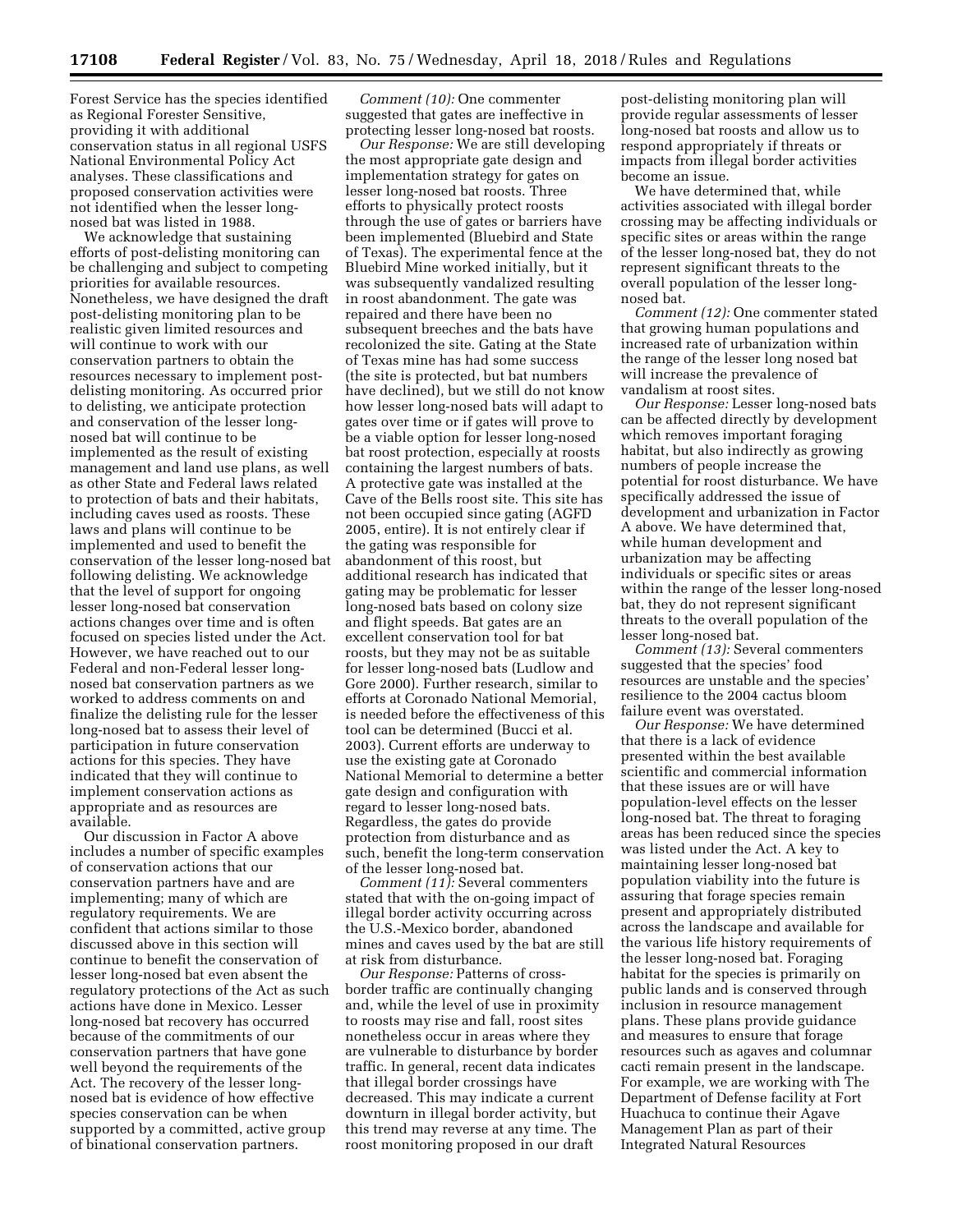Management Plan which states that it will maintain a self-sustaining populations of *Agave palmeri* on Fort Huachuca to conserve the forage base of the lesser long-nosed bat and other species using agave. The Coronado National Forest's 2017 LRMP includes standards and guidelines to retain and enhance areas with paniculate agaves in order to benefit the lesser long-nosed bat. The Bureau of Land Management has forage plant protections within the range of the lesser long-nosed bat, including avoidance measures to protect agave and saguaros. Organ Pipe Cactus National Monument and Cabeza Prieta National Wildlife Refuge protect hundreds of square miles of areas containing foraging plants for the bat within its refuge boundaries. We are confident that these efforts and protections will continue even after the lesser long-nosed bat is delisted.

*Comment (14):* One commenter suggested that lesser long-nosed bats may become dependent on artificial food resources (*i.e.,* hummingbird feeders), which may work as a temporary replacement of their natural food but are not sufficient as a sustainable food resource.

*Our Response:* As stated in the SSA, one interesting aspect of the foraging behavior of lesser long-nosed bats is the fact that they readily find and use hummingbird feeders as a forage resource (Buecher and Sidner 2013, Wolf 2006, Town of Marana 2017). Some hypothesize that the year-round presence of hummingbird feeders in southern Arizona and New Mexico support lesser long-nosed bats staying later in the year in these areas, perhaps even year-round. It is possible that this extra availability of forage resources may be one factor that has led to the lesser long-nosed bat's increased stability and progress towards recovery. The increase and permanent presence of hummingbird feeders at homes in southern Arizona and New Mexico may supply a consistent forage resource for these nectar-feeding bats that allows them to use and remain in areas when natural forage resources are absent or reduced (R. Sharp, 2013 pers. comm.). Alternatively, the long-term effects of staying longer before migrating southward and the questionable nutritional value of the sugar water in the hummingbird feeders are unknown and could actually be detrimental.

In 2006, in southern Arizona, there was a significant failure of blooming agaves. As a result, many members of the public reported that bats were using their hummingbird feeders that year. The Service, AGFD, and the Town of Marana initiated a citizen scientist

program to track use of hummingbird feeders in 2007 based on Wolf (2006, entire) and, over the past approximately 10 years, the volunteer network of feeder watchers has grown to more than 100 individuals monitoring their hummingbird feeders across southern Arizona. This has resulted in a tremendous amount of data and some very interesting results.

The existence of this ongoing study related to lesser long-nosed bat use of hummingbird feeders provides us an opportunity to continue to assess and evaluate the potential benefits and negative effects of hummingbird feeders on the landscape within the range of the lesser long-nosed bat. Currently, there is no evidence that this resource in the landscape is negatively affecting the lesser long-nosed bat population.

*Comment (15):* Several commenters stated that the impacts of climate change to bat distributions are unknown at this time and that the SSA did not adequately acknowledge the threat of climate change.

*Our Response:* The lesser long-nosed bat SSA incorporates the best available scientific and commercial information related on the current state of our understanding of the potential effects of climate change on the lesser long-nosed bat. We acknowledge the limitations of the currently available information related to predicting the potential impacts of climate change on the lesser long-nosed bat specifically. However, we have determined that, while climate change may be affecting individuals or specific sites or areas within the range of the lesser long-nosed bat, it does not represent a significant threat to the overall population of the lesser longnosed bat based upon the analysis we completed in the SSA.

We are committed to using the best available scientific and commercial information in our analysis of the current and future status of the lesser long-nosed bat. We acknowledge that ecosystems within the southwestern United States are thought to be particularly susceptible to climate change and variability (Strittholt et al. 2012, pp. 104–152; Munson et al. 2012, pp. 1–2; Archer and Predick 2008, p. 23). Documented trends and model projections most often show changes in two variables: temperature and precipitation. Recent warming in the southwest is among the most rapid in the nation, significantly more than the global average in some areas (Guido et al. 2009, pp. 3–5). Bagne and Finch (2012 and 2013; pp. 107–116; pp. 150– 160) assessed the vulnerability of the lesser long-nosed bat to the effects of climate change in the areas of the Barry

M. Goldwater Range (southwestern Arizona) and at Fort Huachuca (southeastern Arizona). They concluded that the lesser long-nosed bat was moderately vulnerable to declines related to global climate change. Vulnerability was increased by reliance on the quantity and timing of flowering of a limited number of plant species, while resilience is incurred by flexible migratory behaviors and the probable resilience of forage plant populations to increasing temperatures.

They also predicted that changes in climate are expected to exacerbate current threats. One of the primary factors related to the vulnerability of this species to climate change was the adaptability of non-native grasses and the potential changes in fire regime that are expected under most climate change scenarios. However, current climate change modeling efforts do not allow us to predict what the effects of this climate change will be beyond a relatively short timeframe. We are not able to conclude what the effects of climate change will be on the lesser long-nosed bat population distribution and viability given the current level of information we have related to climate change on forage resources such as saguaros and agaves. However, we acknowledge the potential for climate change to affect lesser long-nosed bat forage availability, and we have included an assessment of this issue as part of the draft post-delisting monitoring plan. This will provide us with information to make a better informed evaluation of the potential effects of climate change on lesser longnosed bat forage resources. Results of this monitoring will allow us to formulate potential adaptive management actions to address these effects, or consider relisting the species if necessary.

The best available scientific and commercial information indicates that the current population condition of the lesser long-nosed bat appears to indicate that lesser long-nosed bats may be showing some resiliency with regard to fluctuating food plant flowering cycles.

*Comment (16):* Several comments expressed concern with regard to current regulations and laws not adequately protecting bats and caves.

*Our Response:* The Federal Cave Protection Act of 1988 prohibits persons from activities that ''destroy, disturb, deface, mar, alter, remove, or harm any significant cave or alters free movement of any animal or plant life into or out of any significant cave located on Federal lands, or enters a significant cave with the intent of committing any act described . . .'' Arizona Revised